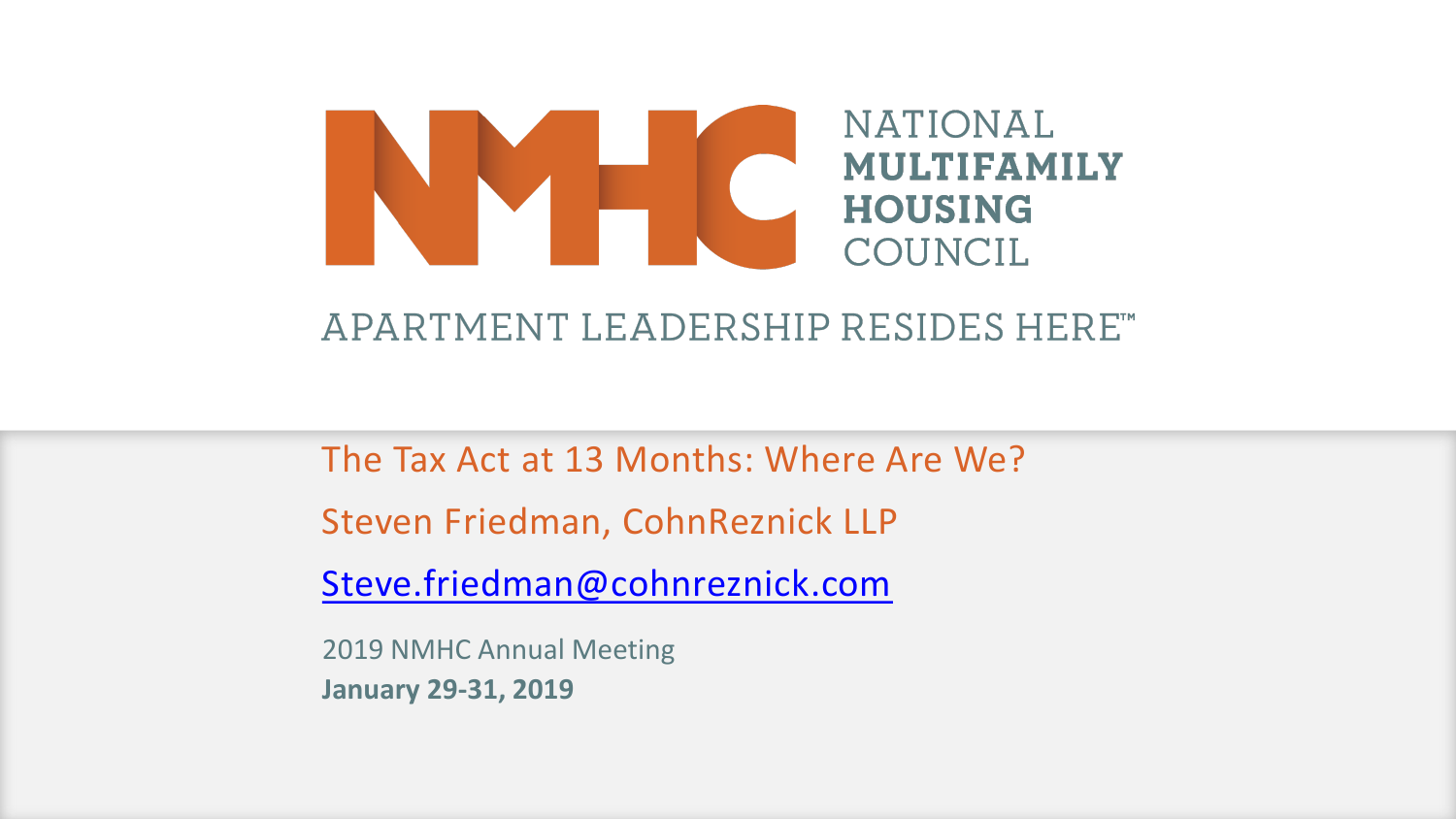#### OBLIGATORY DISCLAIMER

Any advice contained in this communication, including attachments and enclosures, is not intended as a thorough, in-depth analysis of specific issues. Nor is it sufficient to avoid tax-related penalties. This has been prepared for information purposes and general guidance only and does not constitute professional advice. You should not act upon the information contained in this publication without obtaining specific professional advice. No representation or warranty (express or implied) is made as to the accuracy or completeness of the information contained in this publication, and CohnReznick LLP, its members, employees and agents accept no liability, and disclaim all responsibility, for the consequences of you or anyone else acting, or refraining to act, in reliance on the information contained in this publication or for any decision based on it.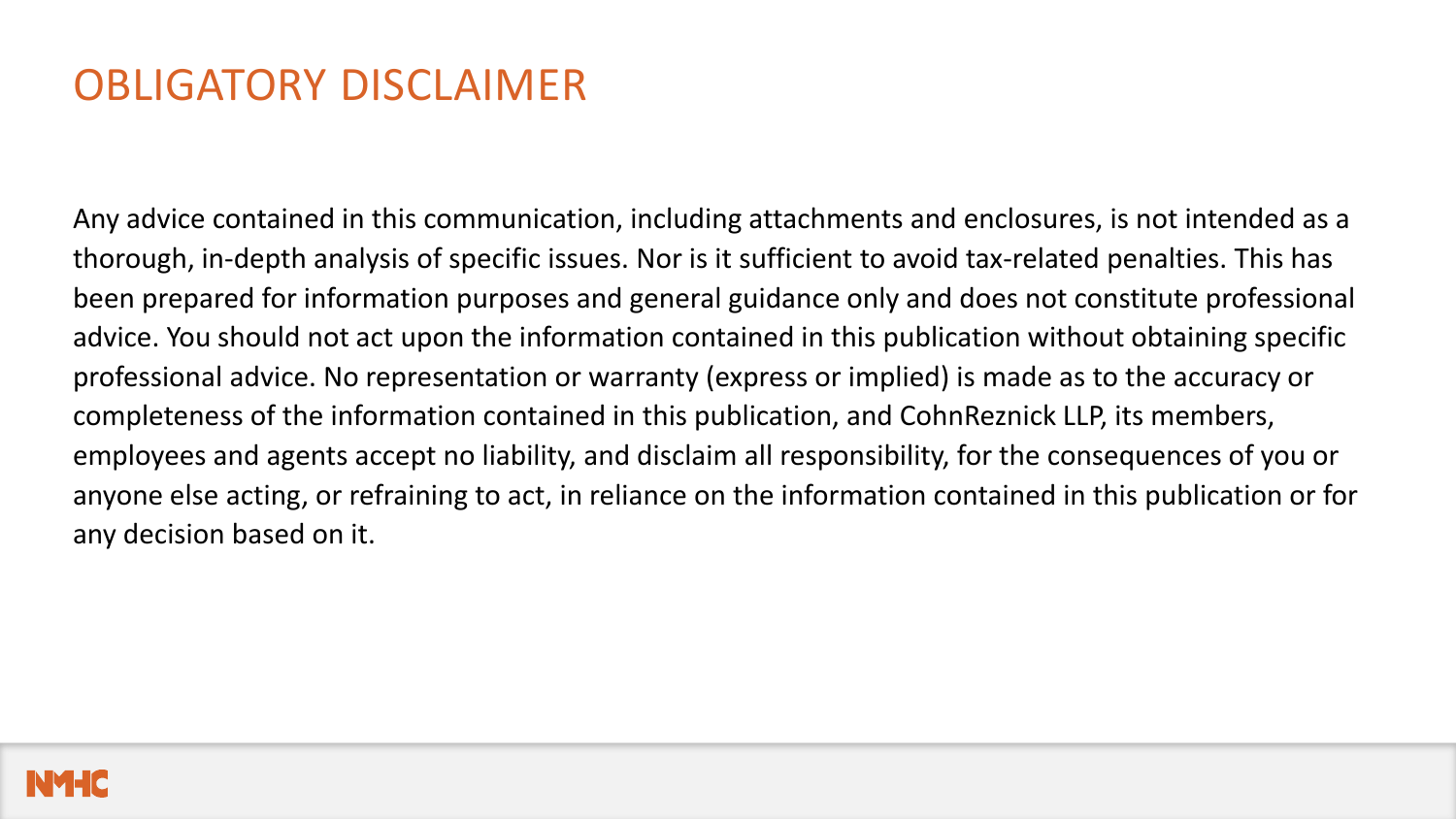#### TODAY'S AGENDA

An Update on Opportunity Zones.

Limitation on the Deduction for Interest Expense.

The 20% Deduction for Qualified Business Income.

Questions and (Hopefully) Answers.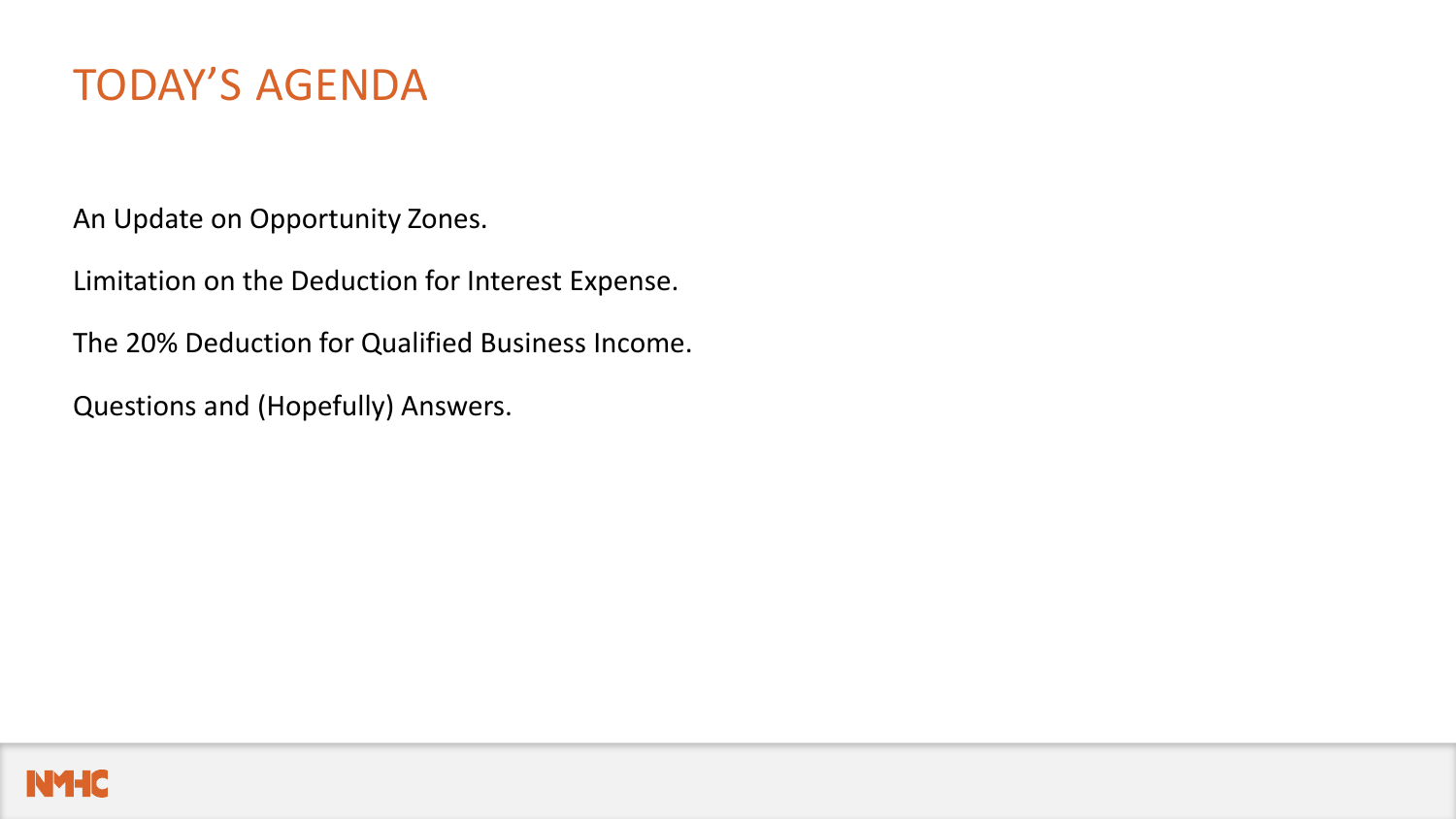#### AN UPDATE ON OPPORTUNITY ZONES

A quick refresher of the basics.

Status update on the guidance process.

Some of the interesting things we're thinking, seeing and hearing.

Gorillas in the room: Some of the big unanswered questions.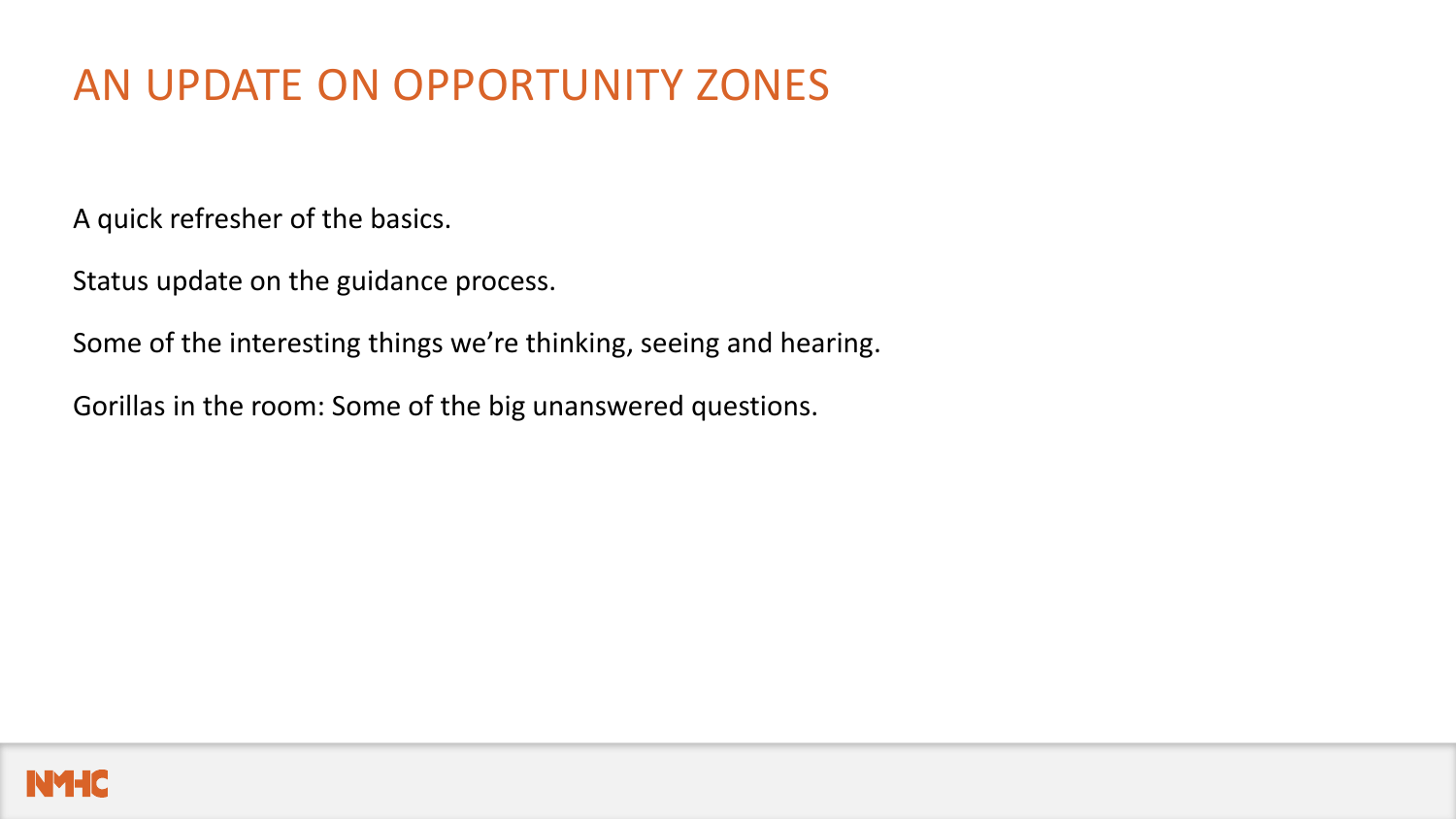3 fundamental federal tax benefits . . .

- Defer income tax on realized **capital gains**.
- A portion of that deferred gain is forgiven through a **partial basis step-up**.
- **Permanent exclusion** of the gain from the Opportunity Zone investment if held for 10 years.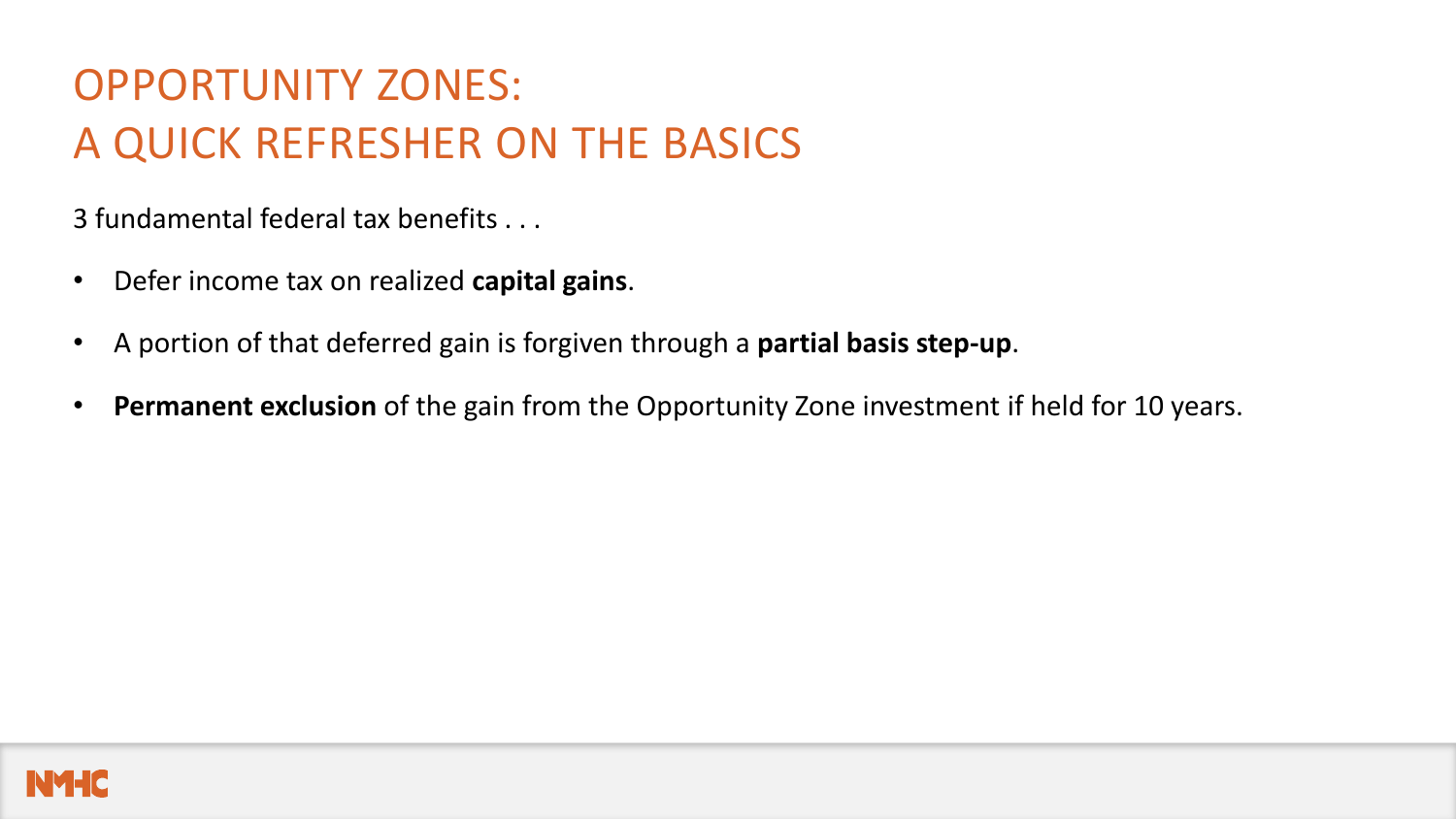Step 1: An investor realizes a capital gain.

Step 2: The investor generally has 180 days to invest the **gain dollars** into a Qualified Opportunity Fund ("QOF").

Organizing the QOF: formation and certification.

QOF invests in "opportunity zone property."

- Tangible property (real estate and personal property).
- OZ stock or partnership interests.

QOF must hold 90% of its assets in qualifying opportunity zone property on testing dates.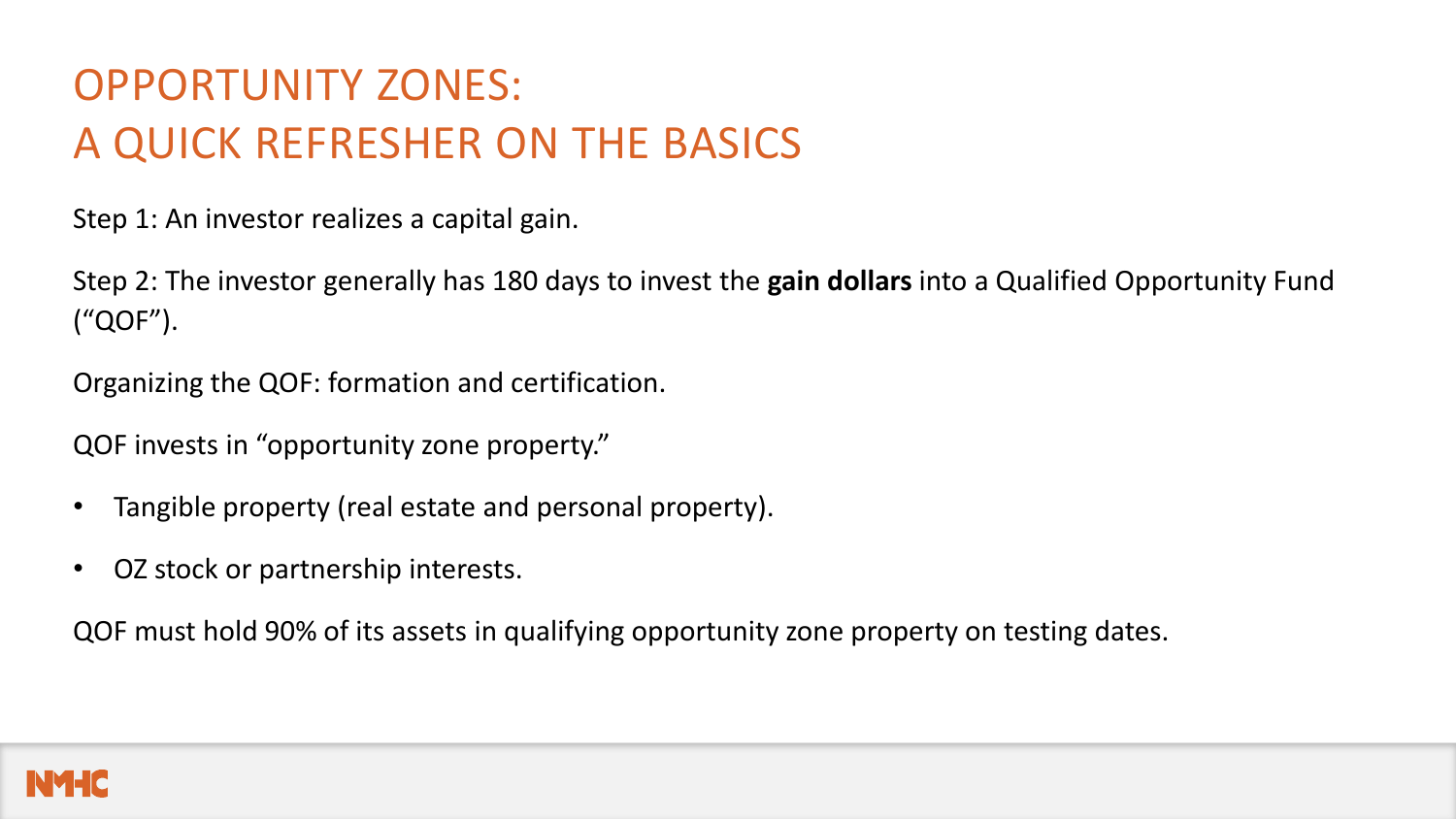"Original use" or "substantial improvement."

OZ property generally must meet one of 2 tests:

- **Original use** of the property starts with the QOF; or
- The QOF **substantially improves** the property.

Substantial improvement:

- Amount of improvement must exceed acquisition basis.
- QOF has 30 months to meet substantial improvement requirement.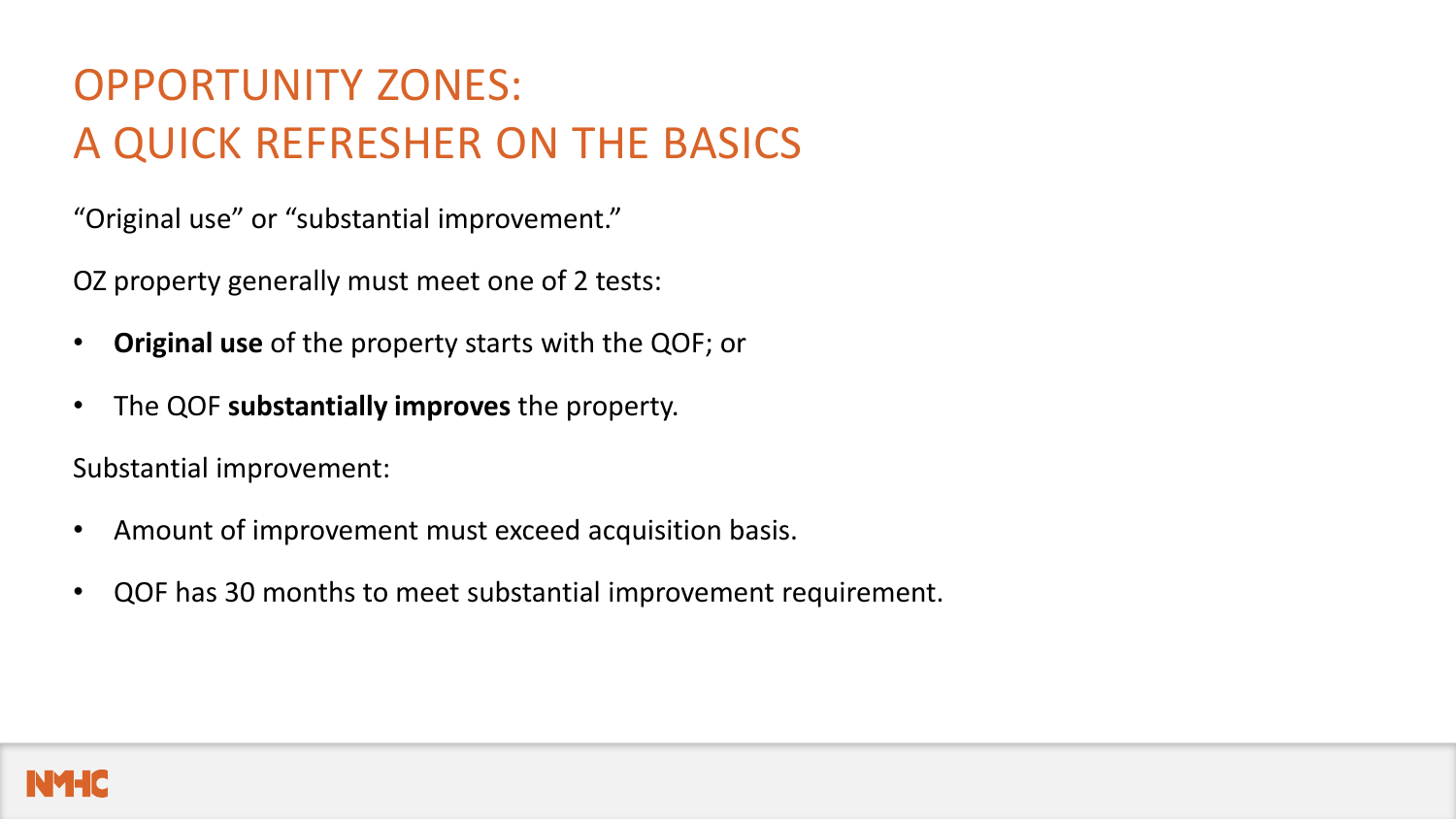"**Gain dollar**" investment gives investor no basis in the QOF.

Investor potentially gets 2 "free" basis step-ups.

- Investor holds QOF interest 5+ years: 10% basis increase.
- Investor holds QOF interest 7+ years: Additional 5% basis increase.

Investor has a "deemed disposition" of the QOF interest on 12/31/2026; tax due 04/15/2027.

Gain is lesser of: (a) original deferred gain; or (b) FMV of the QOF investment.

Basis step-ups generally reduce resulting gain.

Sale of QOF interest after 10+ years **permanently exempt** from tax.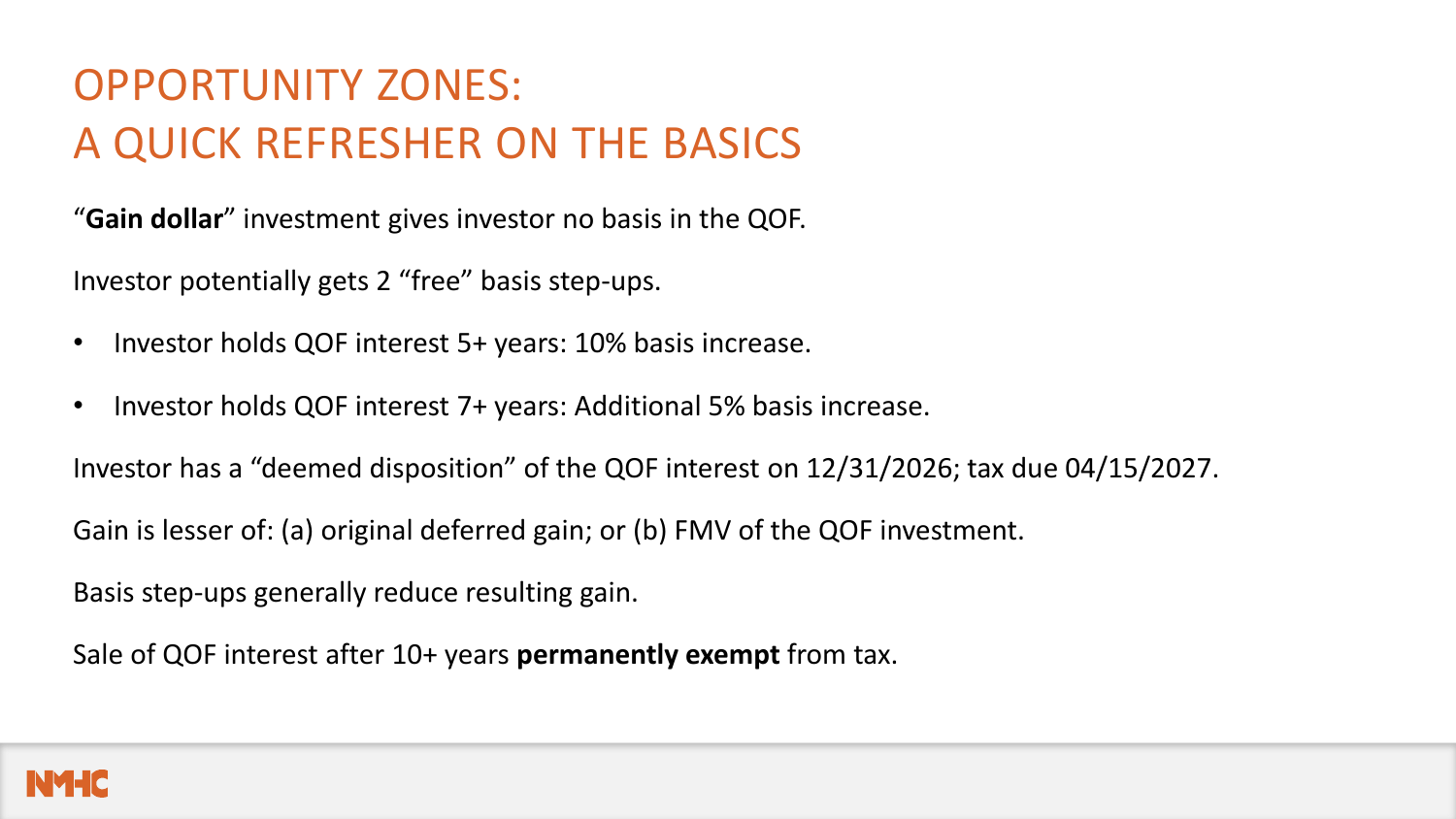## OPPORTUNITY ZONES: STATUS UPDATE ON THE GUIDANCE PROCESS

Round 1 of proposed regulations issued 10/19/18.

*Rev. Rul. 2018-29*, issued concurrently with the proposed regulations.

Form 8996, *Qualified Opportunity Fund*, issued in draft; instructions issued this week.

Form 8949, *Sales and Other Dispositions of Capital Assets*, issued 01/14/2019.

IRS and Treasury promise additional guidance before year end.

Round 2 of proposed regulations and the government's shutdown . . .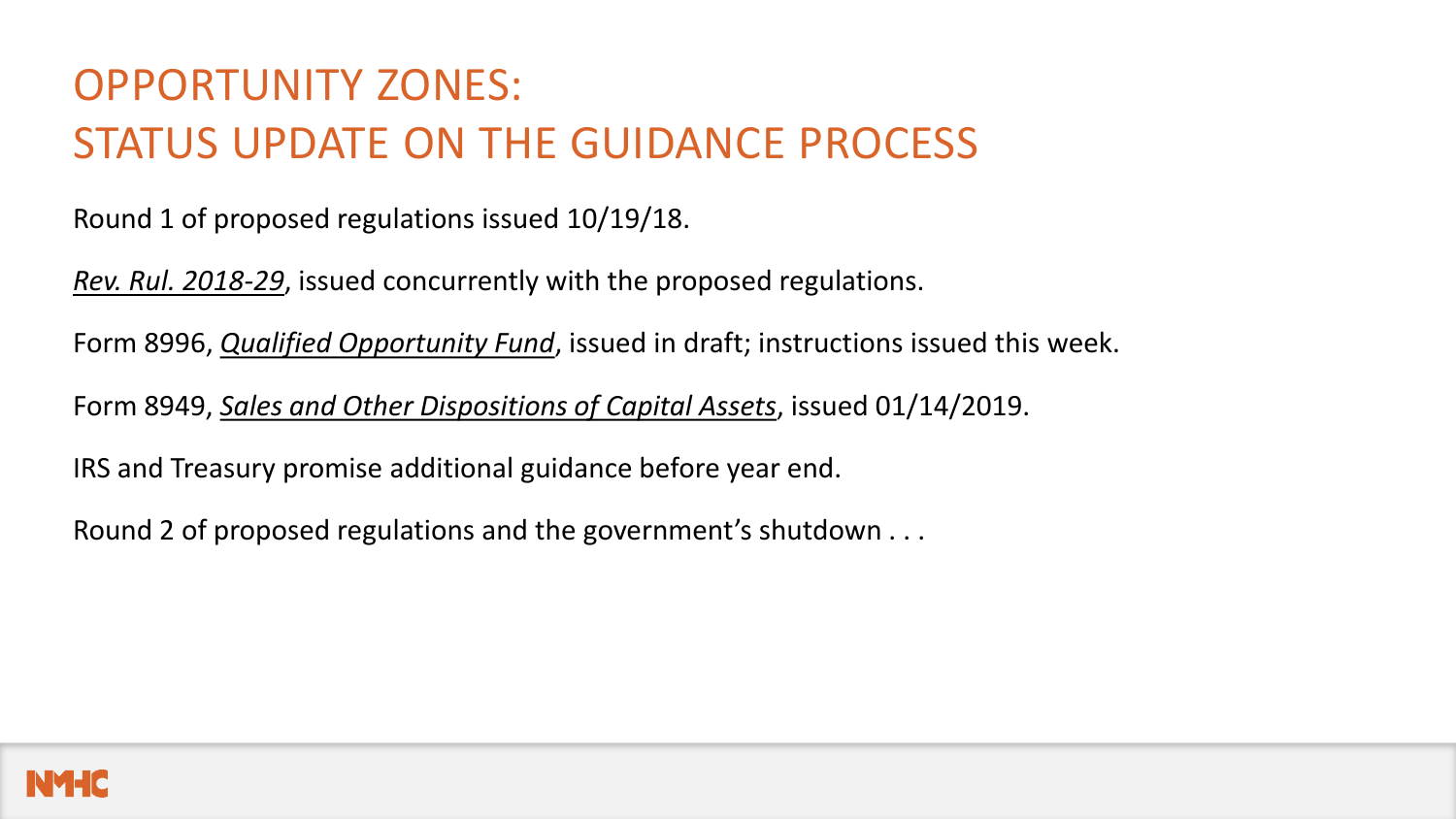On the ground . . .

- 8,700+ Opportunity Zones, based on 2010 Census data.
- Land values and transactional volume; seller expectations.
- Will the 90/10 rule apply?

"Land"

- Revenue ruling clarifies impact on "substantial improvement" requirement.
- Basis allocation.
- Land need not separately meet "substantial improvement" test.
- 90% qualified OZ property requirement. . .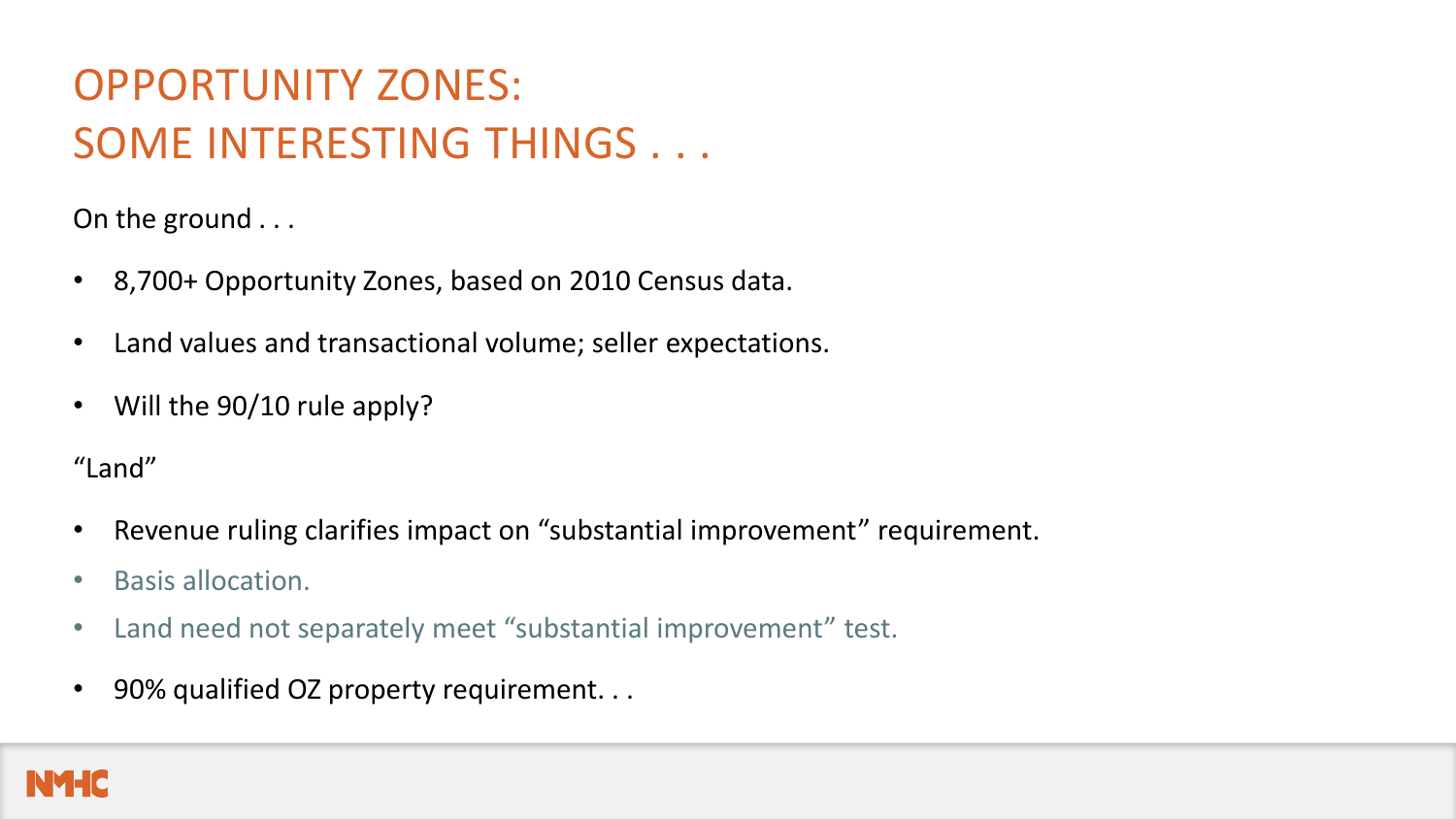Some more on the 90% qualified asset test.

- General rule: Asset cost basis (whew!).
- But, if the QOF has an "applicable financial statement," that's the value.
- For most funds, that likely will be GAAP.
- Impairment risk  $\rightarrow$  blow the test?
- Are tax basis financial statements a better option?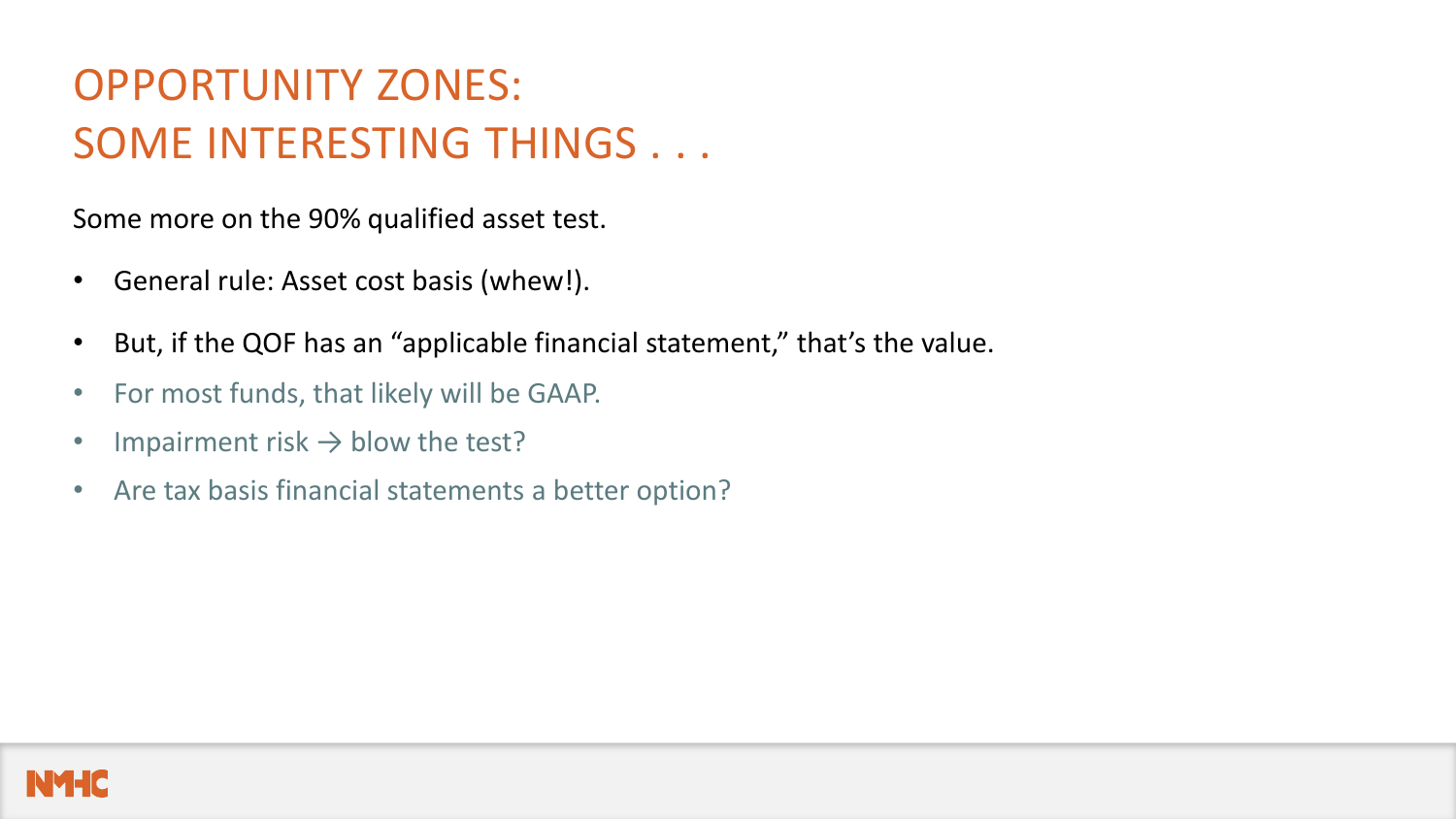Inside/outside basis issues.

- Profit and loss allocations.
- Operating cash flow distributions (". . . Basis immediately before the distribution . . .")
- Importance of timing  $-5$  and 7-year basis increases.
- Acquisition debt:
- Outside basis.
- Does not create a "mixed fund."
- Suspended passive activity losses.
- Importance of transactional and operational modeling!

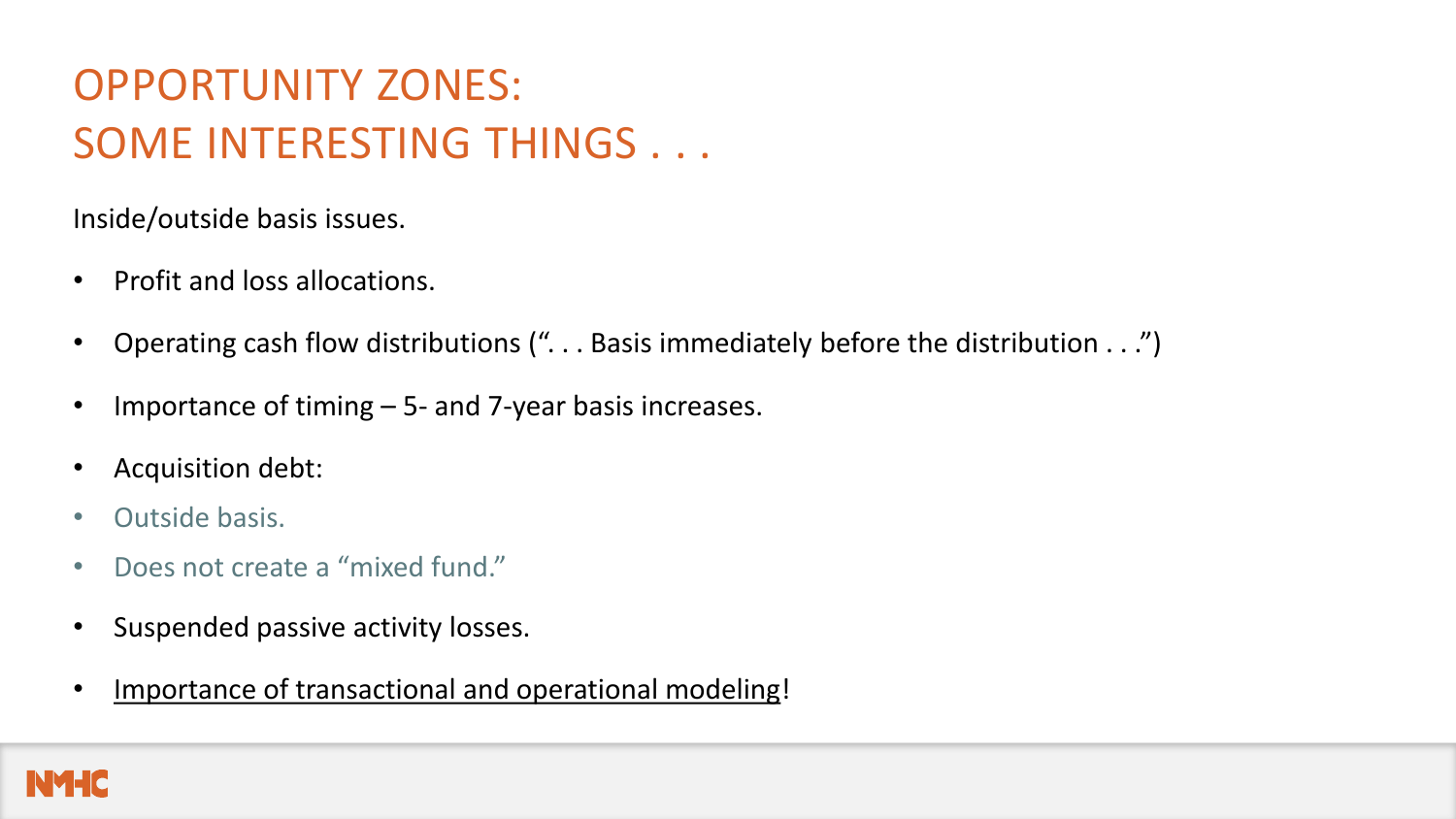Related parties: Acquisitions from related parties generally don't qualify.

- Related party rule has a very broad reach: 20% relationship under §§707(b) or 267(b).
- What's the measurement date?

Carried interests.

- Do they qualify for OZ benefits?
- Can the waterfall taint a transaction under the related party rule?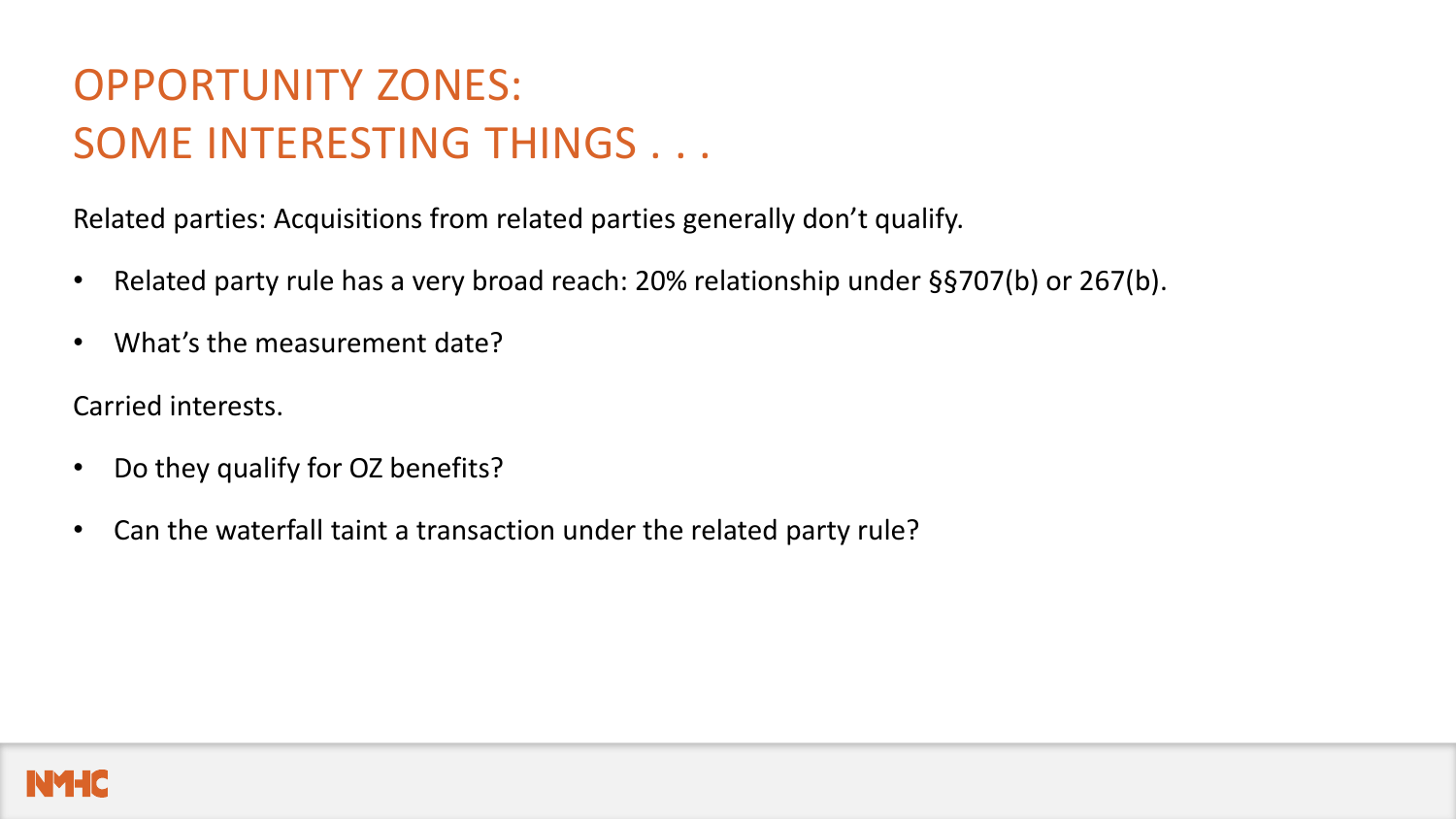Entity tiering – should it make a difference?

- Direct investment doesn't allow for the working capital safe harbor.
- Direct investment doesn't allow for the "substantially all" reduction in the 90% qualifying asset test (the "63% solution").
- Why should this make a difference?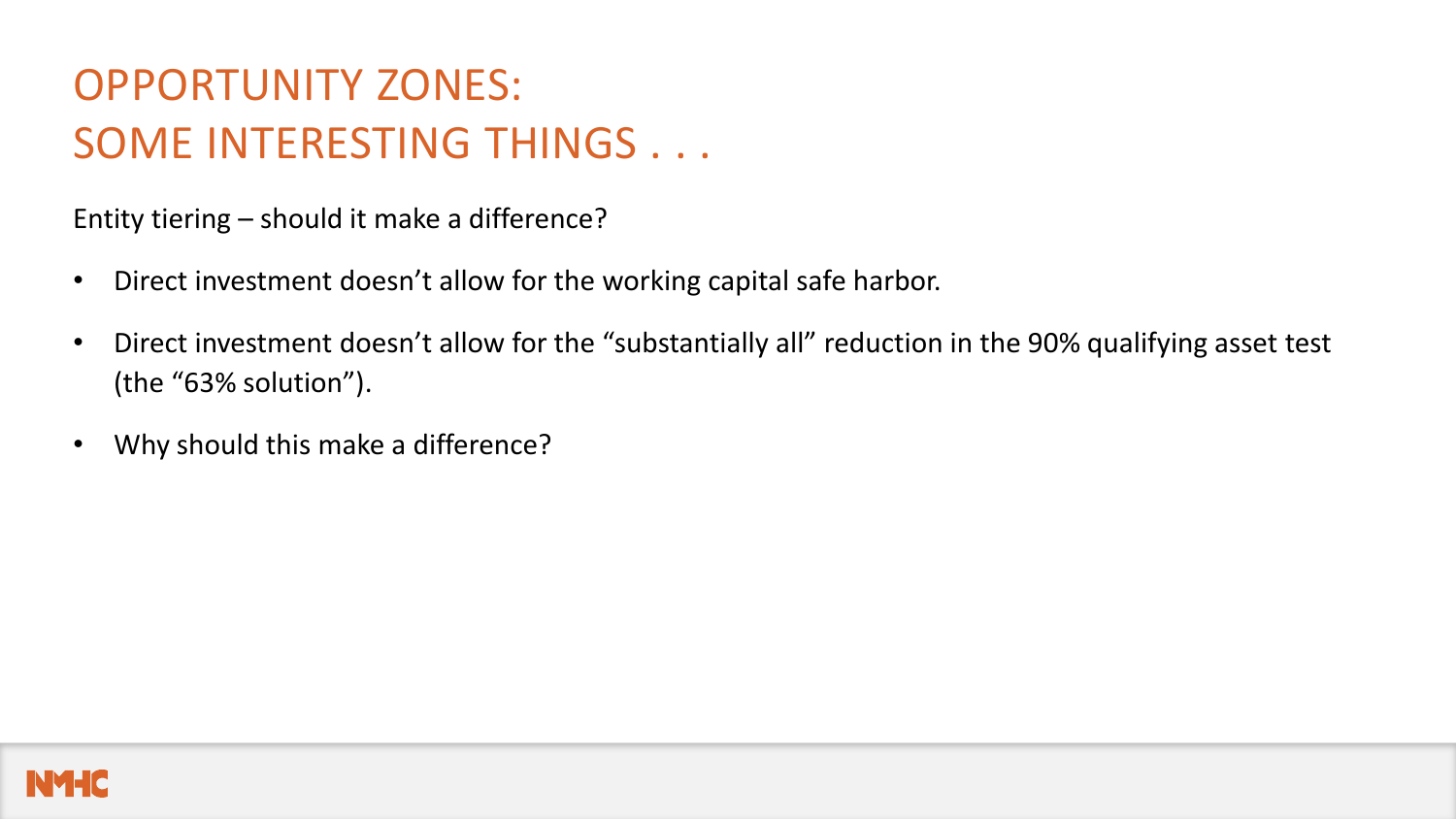# OPPORTUNITY ZONES: GORILLAS IN THE ROOM - UNANSWERED QUESTIONS

Debt refinancing and distributions of refinancing proceeds.

Capital recycling.

- Investor can dispose of QOF investment and reinvest in another QOF within 180 days.
- Can the QOF dispose of its investment and reinvest with continued deferral?

Ultimate disposition.

- After 10+ year hold, investor sells/exchanges **QOF interest** with no tax.
- What if the QOF holds multiple assets?
- Sale of interests versus assets.
- Bulk sale versus one-off dispositions?

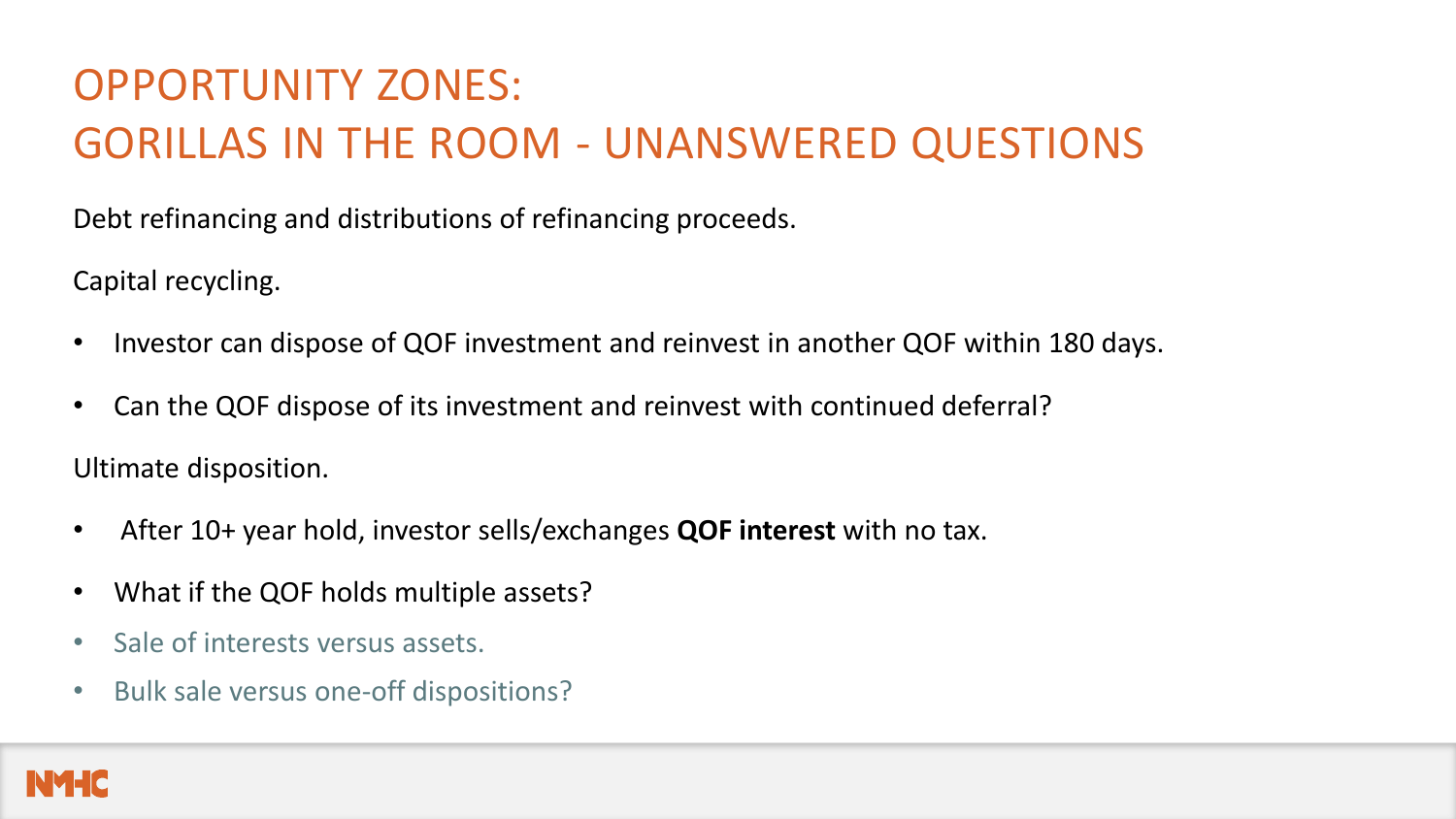# OPPORTUNITY ZONES: GORILLAS IN THE ROOM - UNANSWERED QUESTIONS

Qualified Opportunity Zone Business Property.

- Among other requirements: "Original use" or "substantial improvement."
- Definition of original use is "reserved."
- Tax law generally defines original use as placed in service date.
- Investors concerned about development risk.
- Build-to-suit delivery just prior to certificate of occupancy?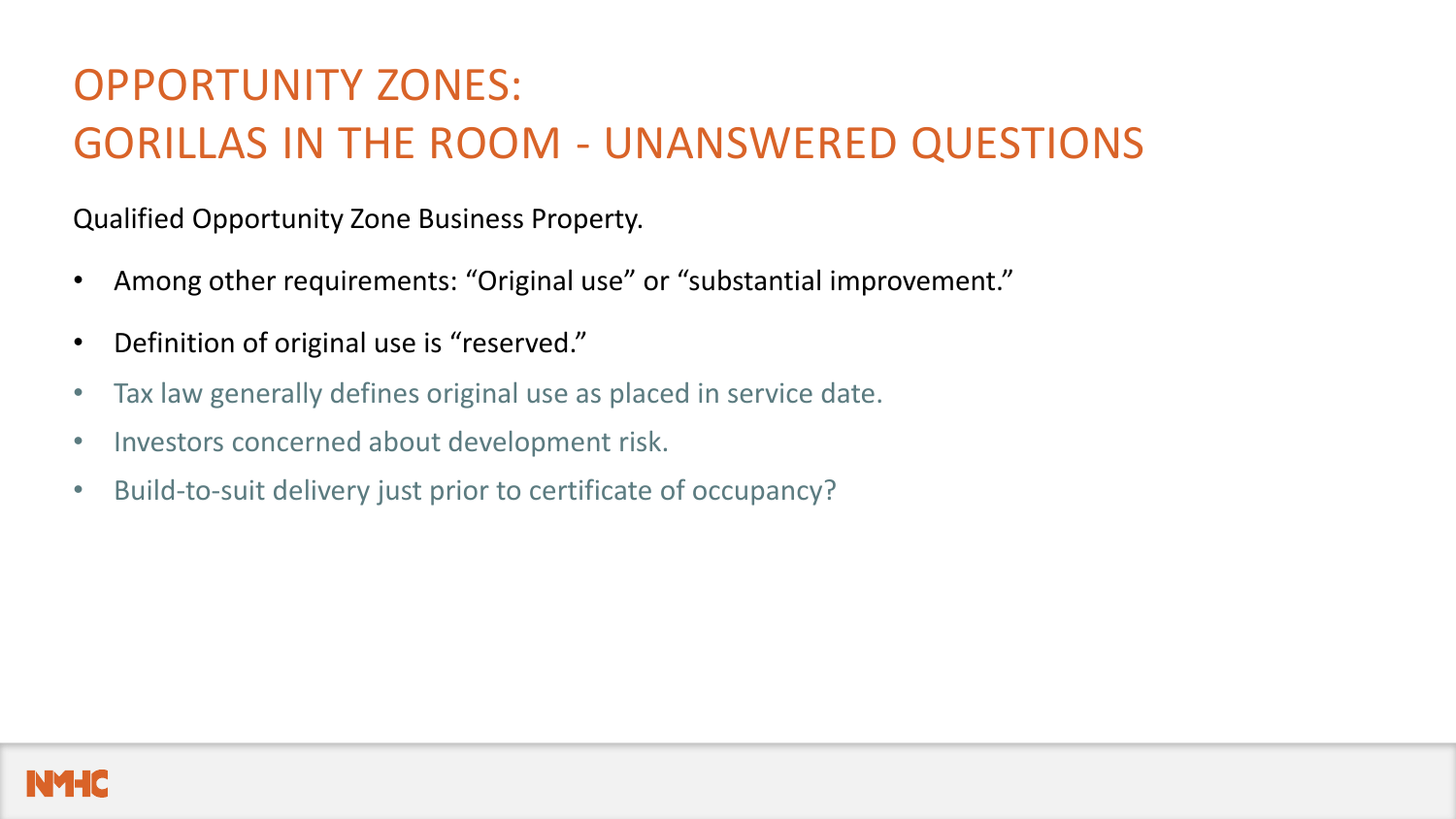# OPPORTUNITY ZONES: GORILLAS IN THE ROOM - UNANSWERED QUESTIONS

Qualified Opportunity Zone Business.

- Among other things, a QOZB must actively conduct a trade or business.
- The rules on "active conduct of a trade or business" are "reserved."
- What's the appropriate definition?
- New Markets Tax Credit: "reasonably expects . . . to generate revenues within 3 years of investment."
- Do all forms of rent qualify? What about NNN?
- Longstanding and confusing case law and administrative guidance.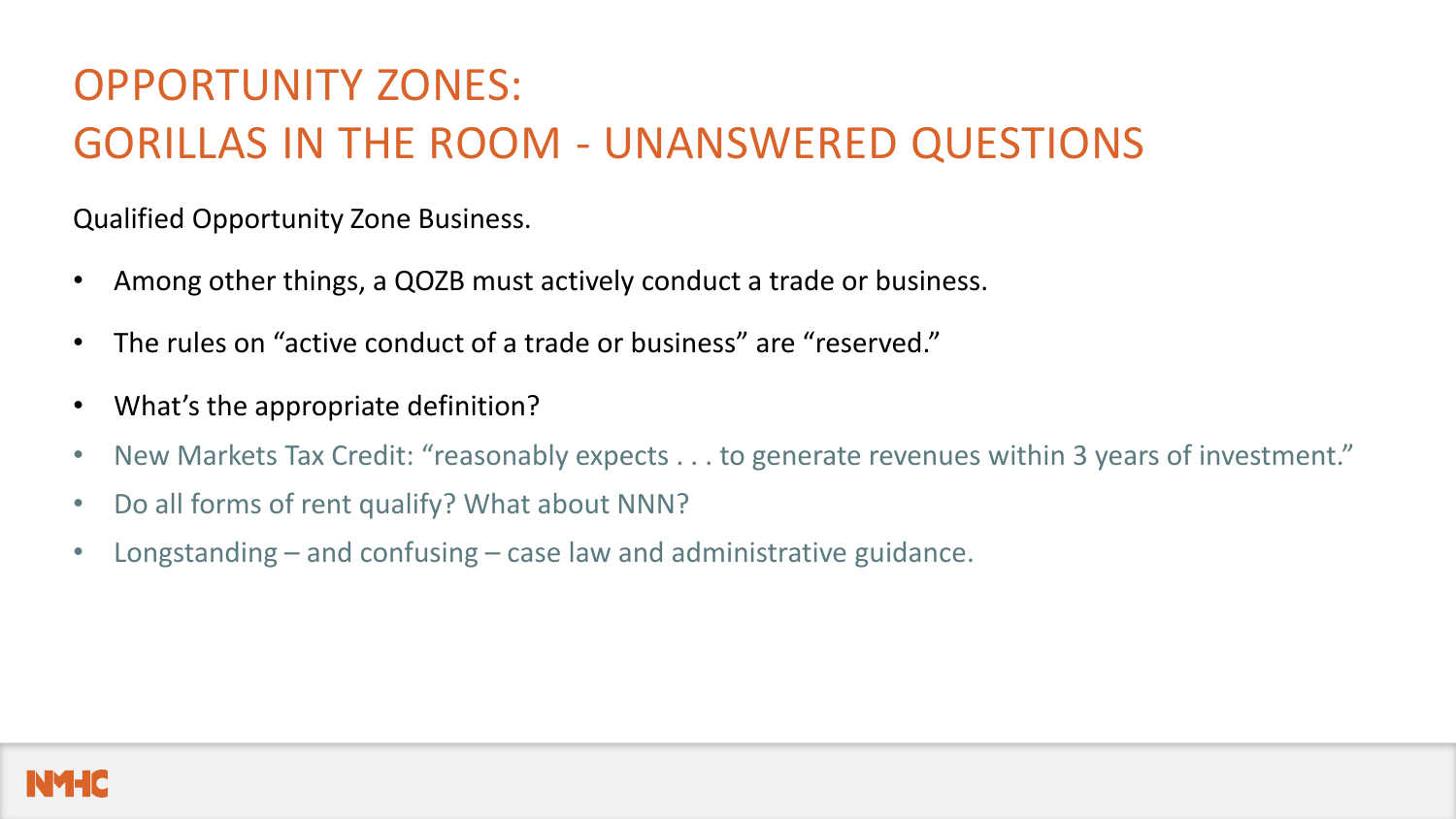Prior law: Interest expense essentially deductible in full. Any limitations were manageable.

- Historic debt/equity principles.
- Limited "earnings stripping" rules.

Result: Leverage largely was a business decision, premised on:

- Availability of capital.
- Cost of capital
- Willingness to accept leverage and economic cycle risk.

Exception: Timing of deduction limited by uniform capitalization rules.

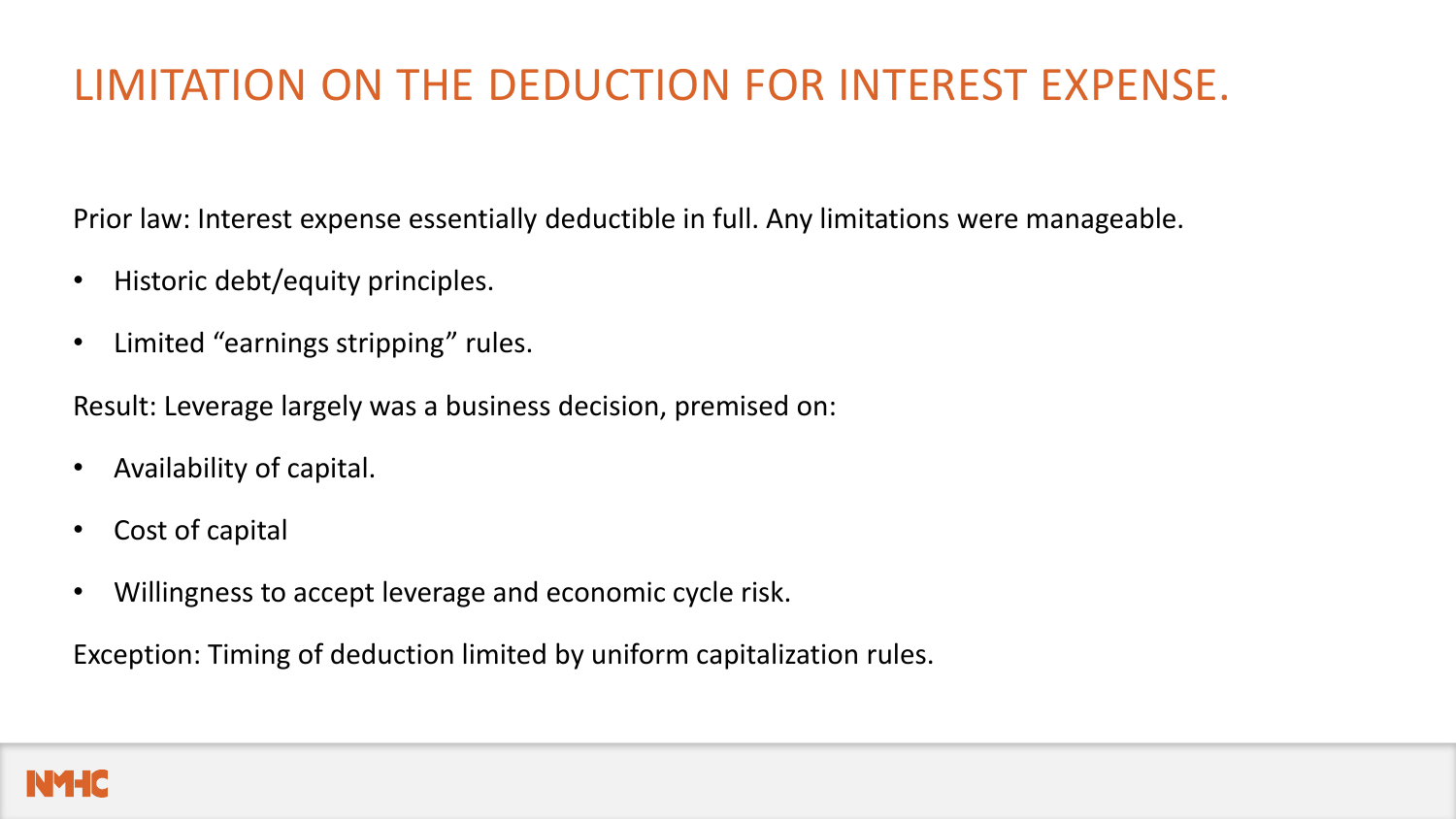2017 Act general rule: Business interest expense limited to 30% of the sum of–

- Business interest income, plus
- "Adjusted taxable income."
- Through 2021: Essentially EBITDA.
- After 2021: Essentially EBIT.

30% limitation does not apply to electing businesses engaged in "real property development, redevelopment, construction, reconstruction, acquisition, conversion, rental, operation, management, leasing or brokerage."

Cost of "Qualified Real Property Trade or Business" election? Mandatory ADS.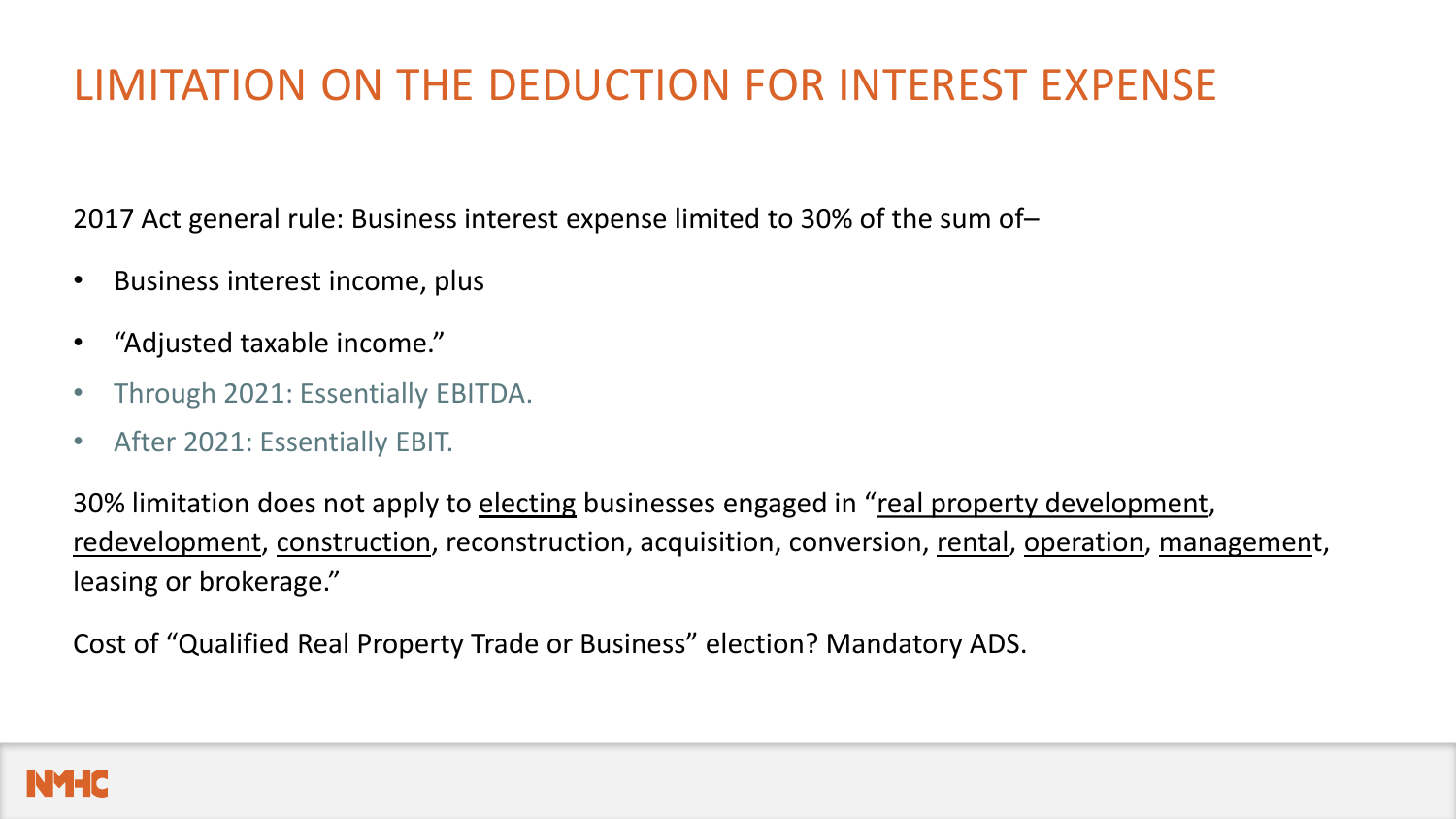Thanksgiving gift: IRS issued proposed guidance 11/27/2018 – 439 pages . . .

Regulatory safe harbor for certain REITs – REIT level election.

Pass-thru entities: Partnership level calculation, but complex process.

Disallowed interest carries forward and retains its character in the next year.

Exemption for certain small business – average annual gross receipts < \$25 million.

Does the election make sense? Run the numbers . . .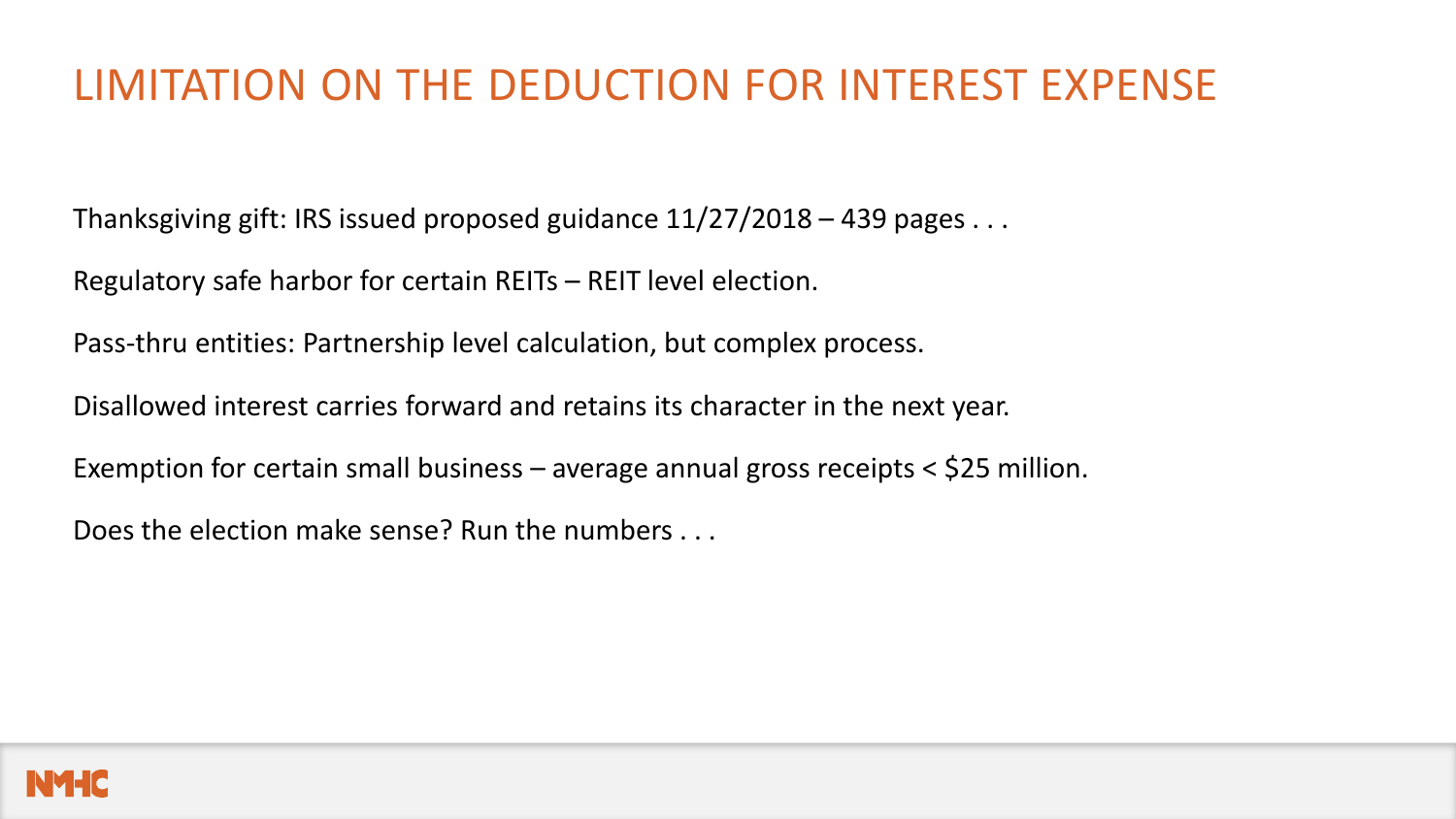Let's consider a (really) simple example . . .

Investment Partners is focused on multifamily rentals in their local market.

Purchase new multifamily property for \$10MM, allocated \$8MM to building, \$2MM to land.

Acquisition funded with \$4MM equity, \$6MM mortgage @ 6% interest.

Stabilized NOI anticipated @ 5%, or \$500,000.

Does Investment Partners elect QRPTB?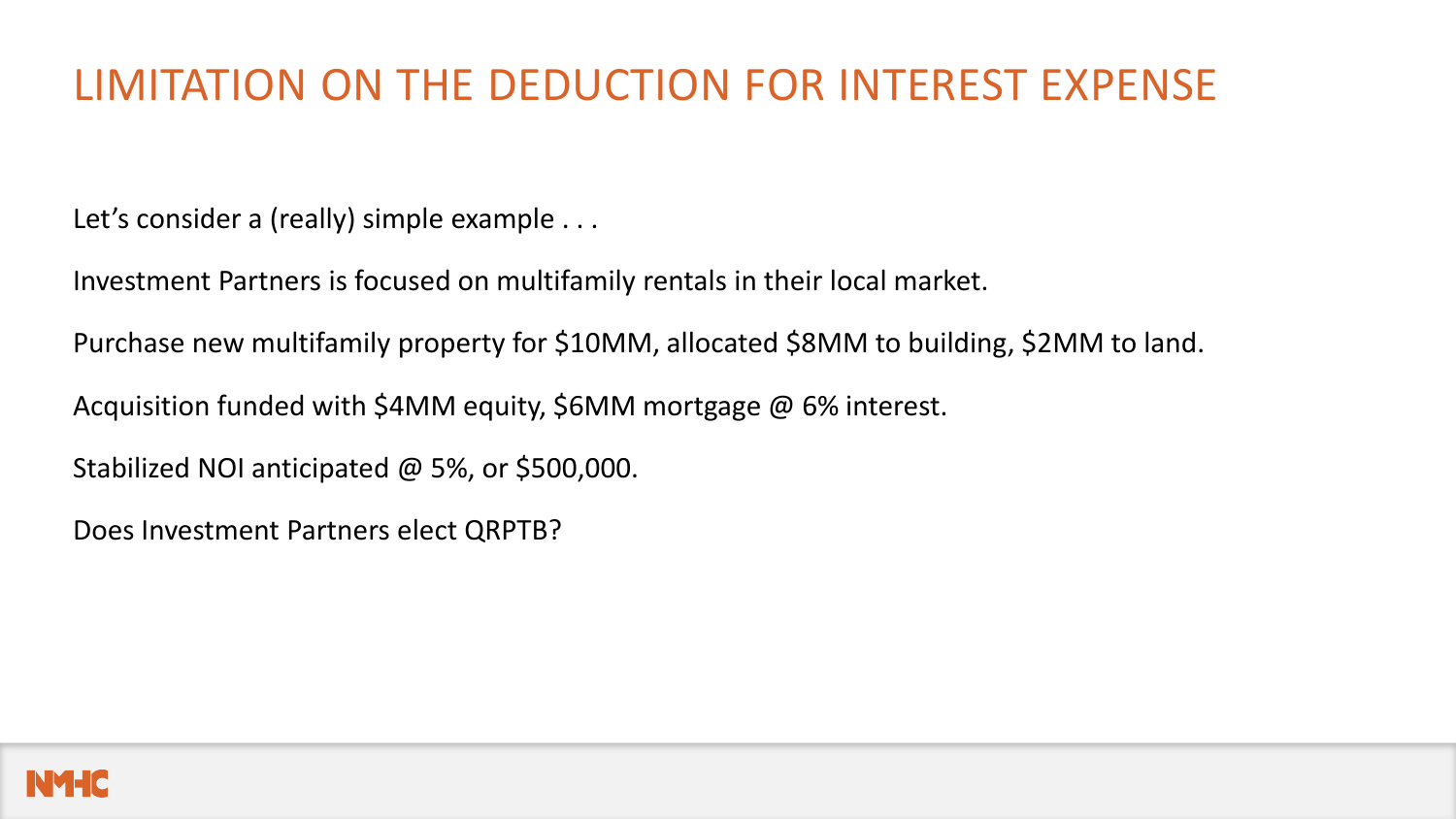| <b>Line Item or Description</b>                                                                                        | <b>Election</b><br>40 Year | Elect 30<br>Year | <b>No Election</b><br><b>271/2 Year</b> |
|------------------------------------------------------------------------------------------------------------------------|----------------------------|------------------|-----------------------------------------|
| NOI (proxy for business income)(8% of acquisition cost)(A)                                                             | \$500,000                  | \$500,000        | \$500,000                               |
| Depreciation Expense (\$8MM basis in improvements)(B)                                                                  | (200,000)                  | (267,000)        | (291,000)                               |
| Interest Expense (Gross interest = \$6MM x 6%)(C)                                                                      | (360,000)                  | (360,000)        | (240,000)                               |
| Taxable Income (or loss) (D)                                                                                           | \$ (60,000)                | \$(127,000)      | \$ (31,000)                             |
| Reconciliation [Depreciation ∆ (\$91,000) + Interest ∆ \$120,000]<br>[Depreciation ∆ (\$24,000 + Interest ∆ \$120,000] | \$(29,000)                 | \$ (96,000)      |                                         |
| Disallowed Interest Expense Carried Forward                                                                            |                            |                  | \$120,000                               |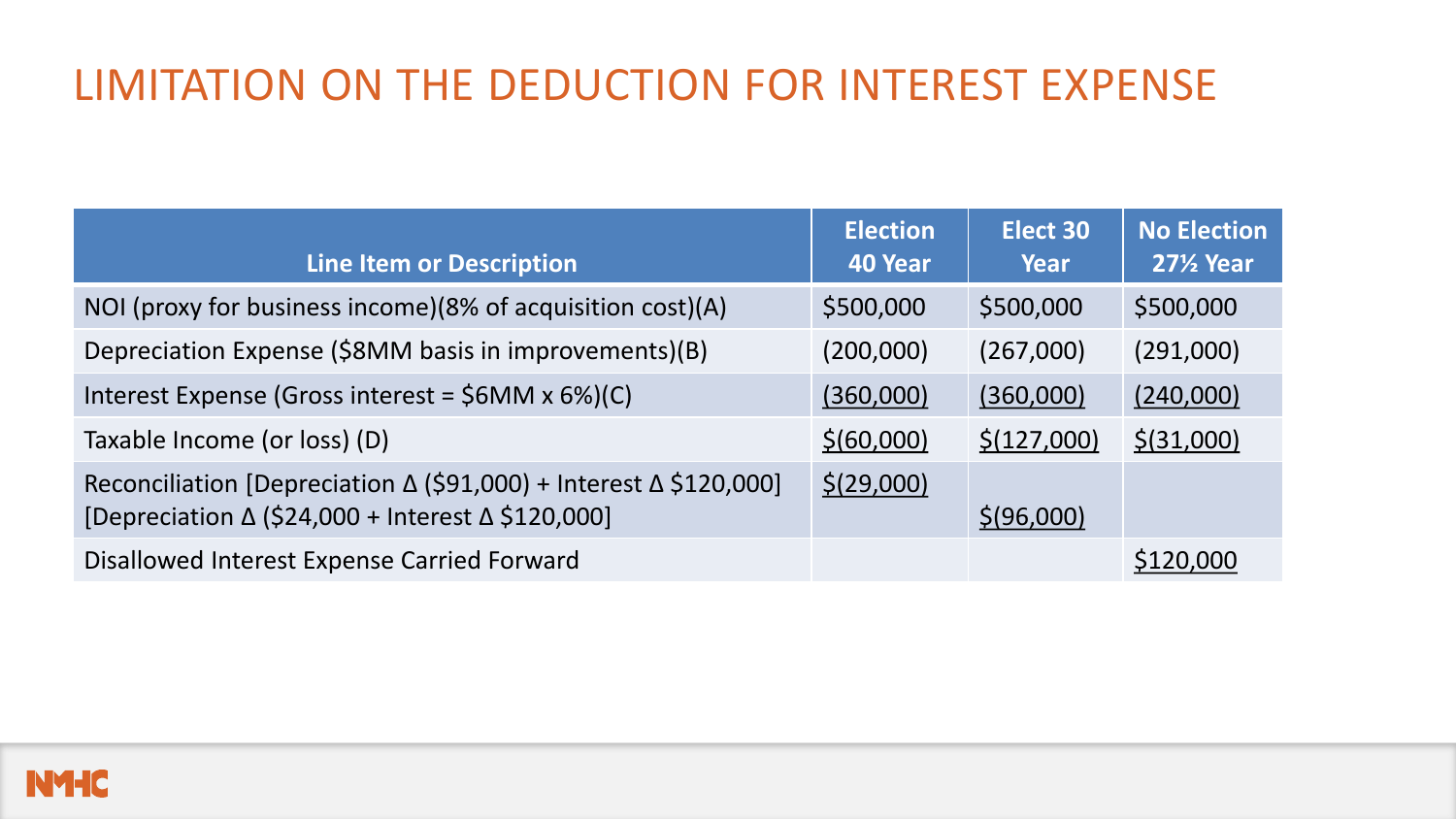## QUALIFIED BUSINESS INCOME DEDUCTION: STATUTORY **OVERVIEW**

20% "bonus" deduction for "qualified business income."

Available to taxpayers other than C corporations.

Effective maximum tax rate of 29.6% (80% x 37%).

Generally applies to income from active conduct of a trade or business.

Limitation: Greater of –

- 50% of W-2 wages from the qualified trade or business; or
- 25% of W-2 wages from the qualified trade or business +
- 2.5% of original purchase price of all "qualified property."

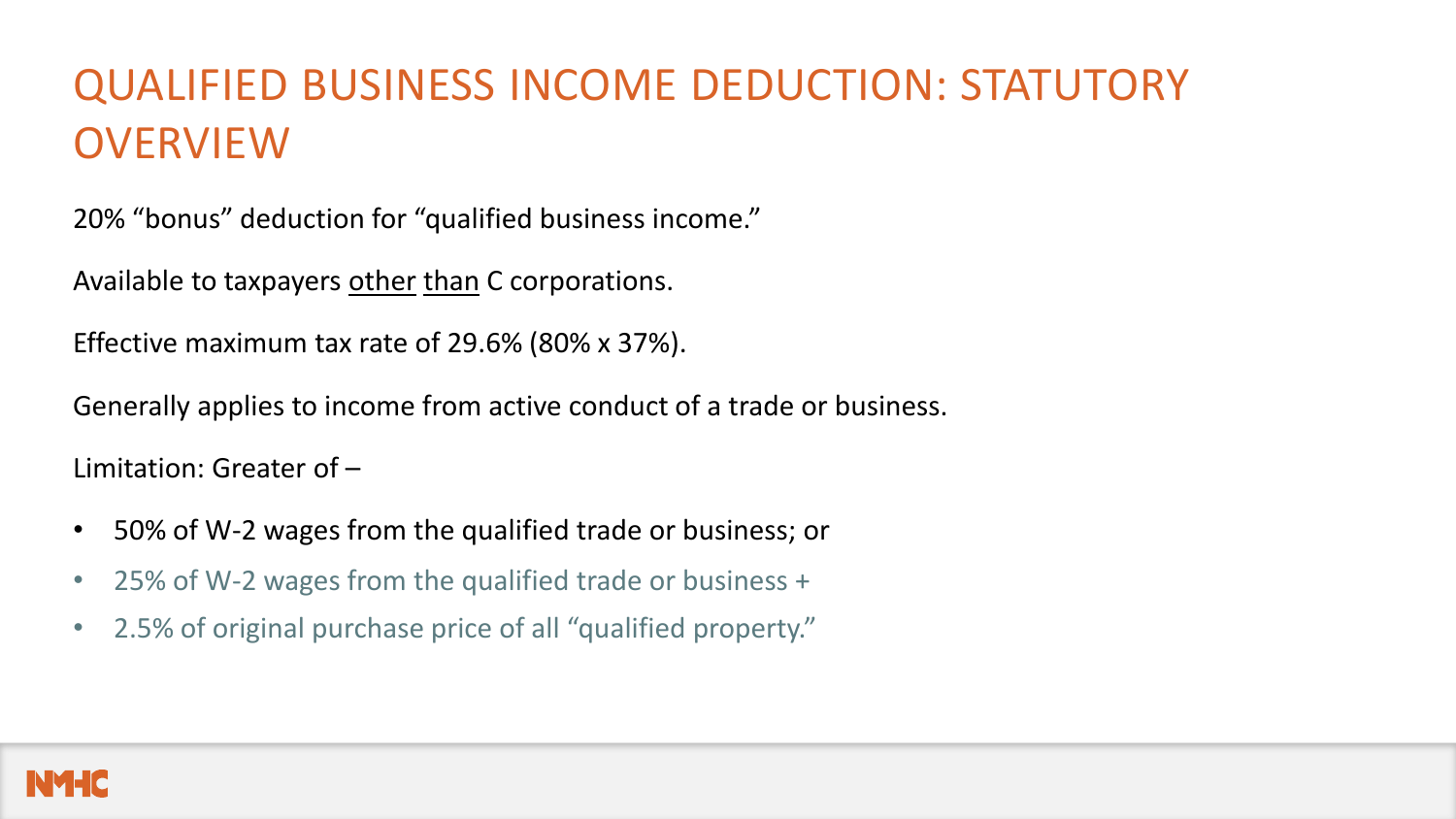## QUALIFIED BUSINESS INCOME DEDUCTION: STATUTORY **OVERVIEW**

Alternative test of W-2 wages.

- 25% of W-2 wages from the qualified trade or business +
- 2.5% of original purchase price of all "qualified property."

Technically, statutory wording: "unadjusted basis immediately after acquisition," or "UBIA."

Proposed regulations: Reduce UBIA in tax-free transactions, such as like-kind exchanges and partnership contributions.

Final regulations: No UBIA reduction for tax-free transactions.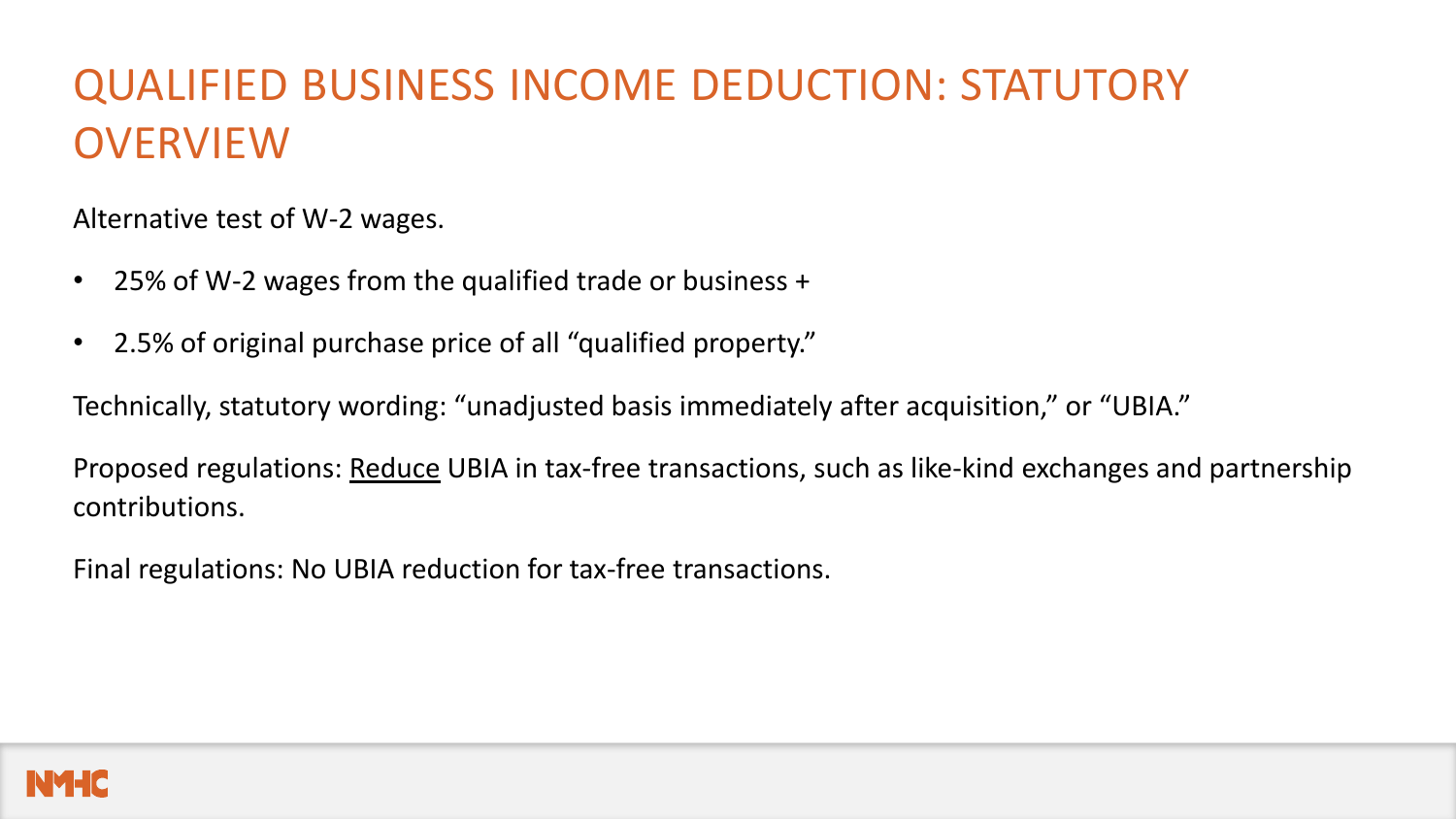# QUALIFIED BUSINESS INCOME DEDUCTION: THE GUIDANCE TRAIL

Robust IRS and Treasury guidance, in chronological order.

Initial proposed regulations – 08/2018 (184 pages)

4-part guidance issued 01/18/2019:

- Final regulations (247 pages);
- Another round of proposed regulations (39 pages);
- *Notice 2019-07*; and
- *Rev. Proc. 2019-11*.

"That's all nice, but what does it **mean**?"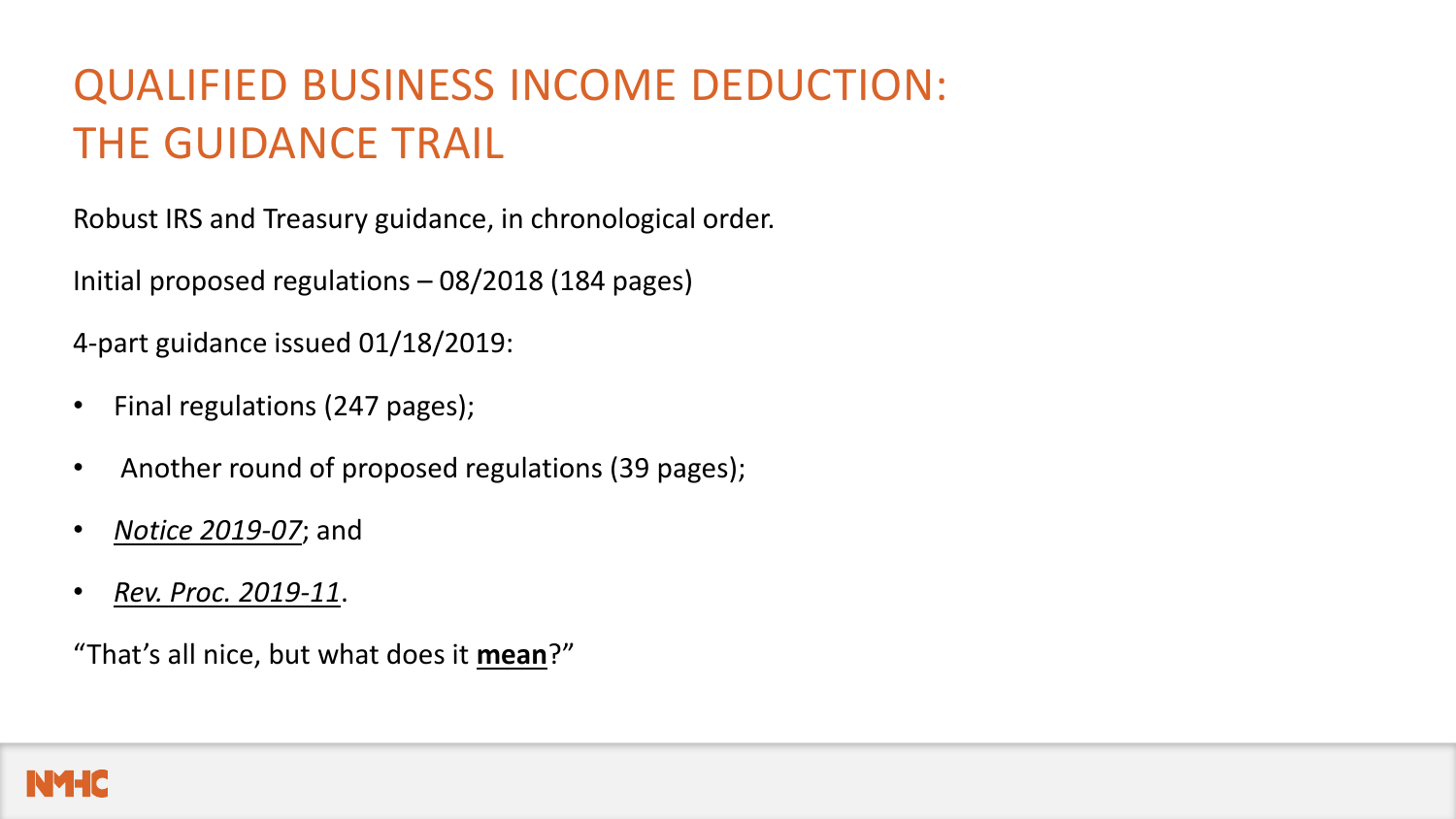Only a "trade or business" qualifies.

- Determined at the entity level.
- Premised on case law  $-$  inherently factual.
- Taxpayer's motive
- "Regular, continuous and considerable."
- Regulations explicitly reject test of taxpayer's level of activity (like the passive activity test).
- Creates a fundamental challenge for tenancy-in-common interests.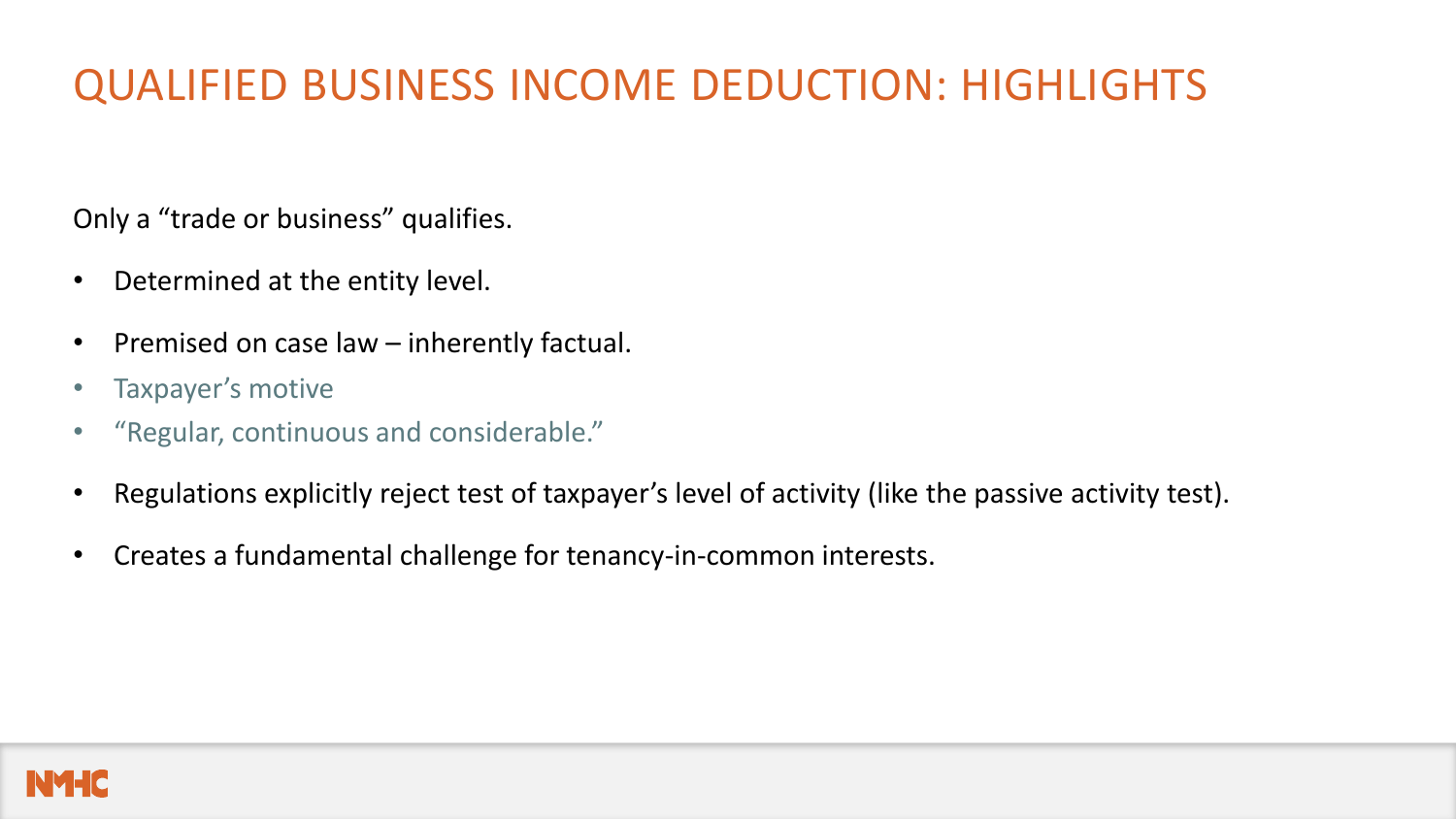*Notice 2019-07*: Proposed revenue procedure rental real estate safe harbor.

Similar properties can be aggregated ("enterprises") or treated separately.

Commercial and residential real estate cannot be combined.

Rental real estate constitutes a trade or business, solely for the QBI rules, if:

- Maintain separate books and records for income/expense of each rental real estate enterprise.
- "Hours of services" test satisfied.
- Years before 2023: 250 hours/year.
- Years after 2022: 250 hours/year for any 3 of 5 consecutive years.
- Robust contemporaneous record keeping for hours of service.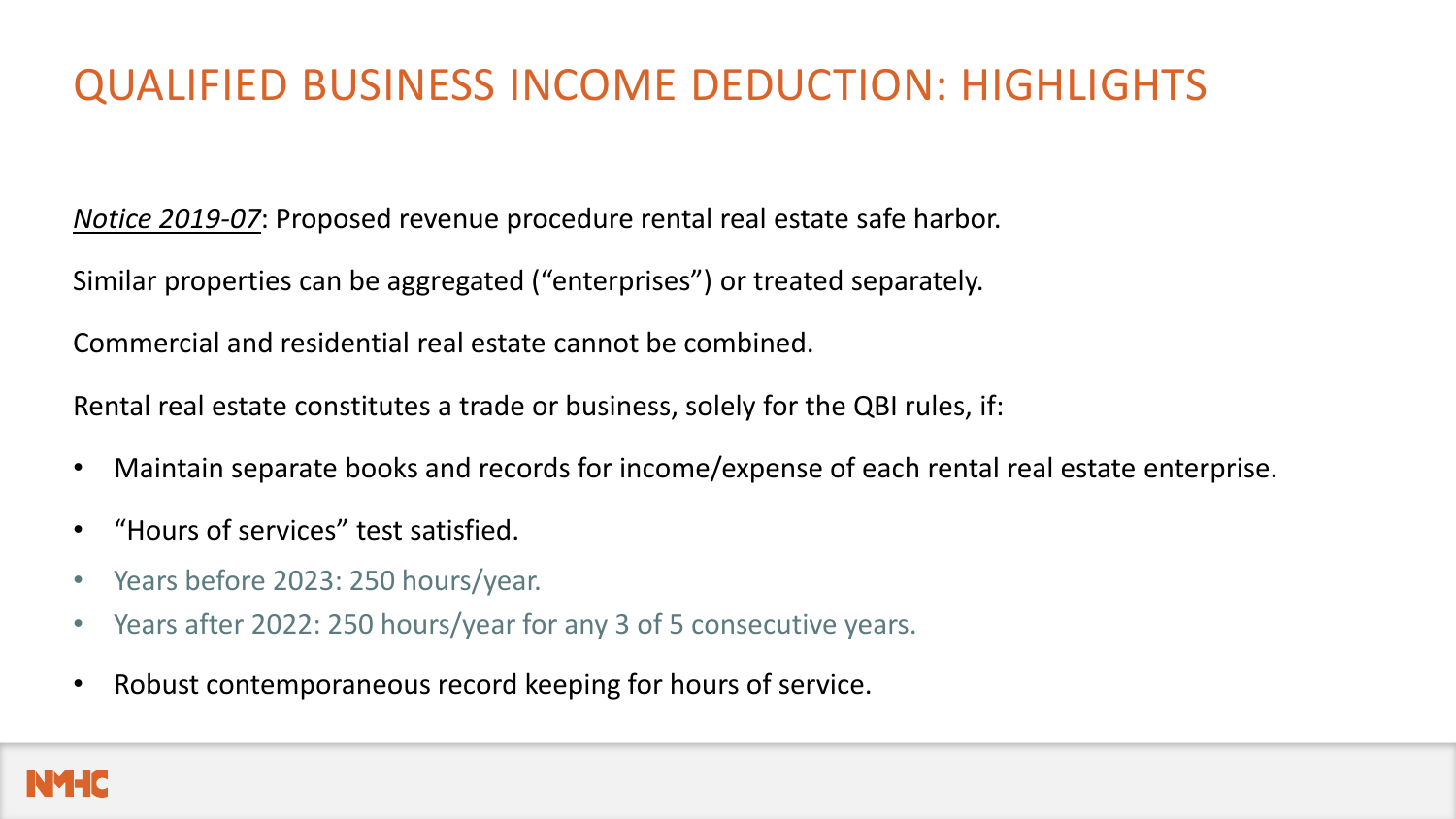"Rental services" includes:

- Advertising to rent or lease.
- Negotiating and executing leases.
- Tenant checks.
- Property operations, repair and maintenance.
- Real estate management.
- Purchasing of materials.
- Supervising employees or independent contractors.

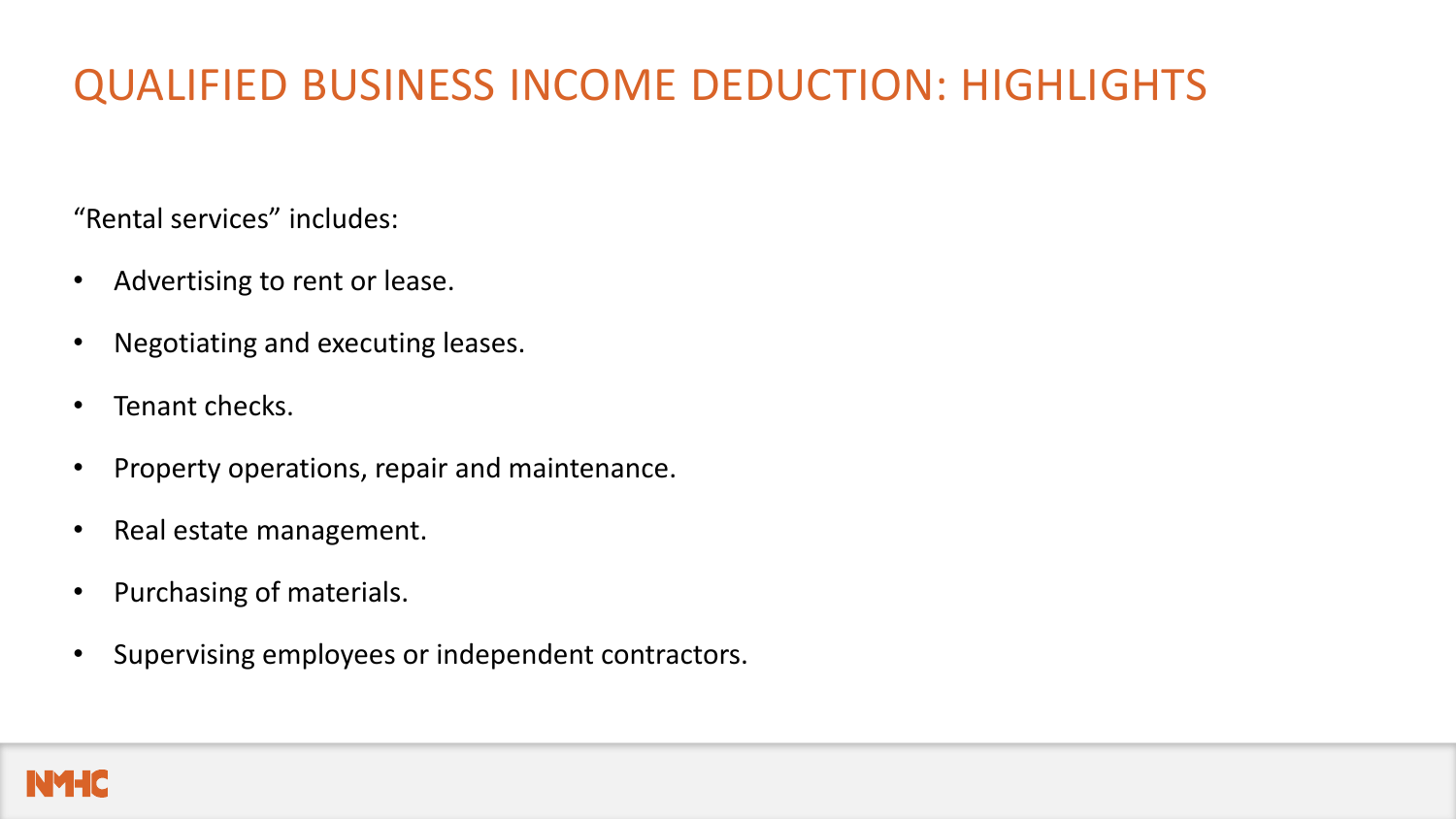"Rental services" excludes:

- Financing.
- Property acquisition.
- Financial or operational reviews.
- Capital improvement planning, management or construction.
- Travel time.

Who's time counts? Owners, employees, agents and/or independent contractors.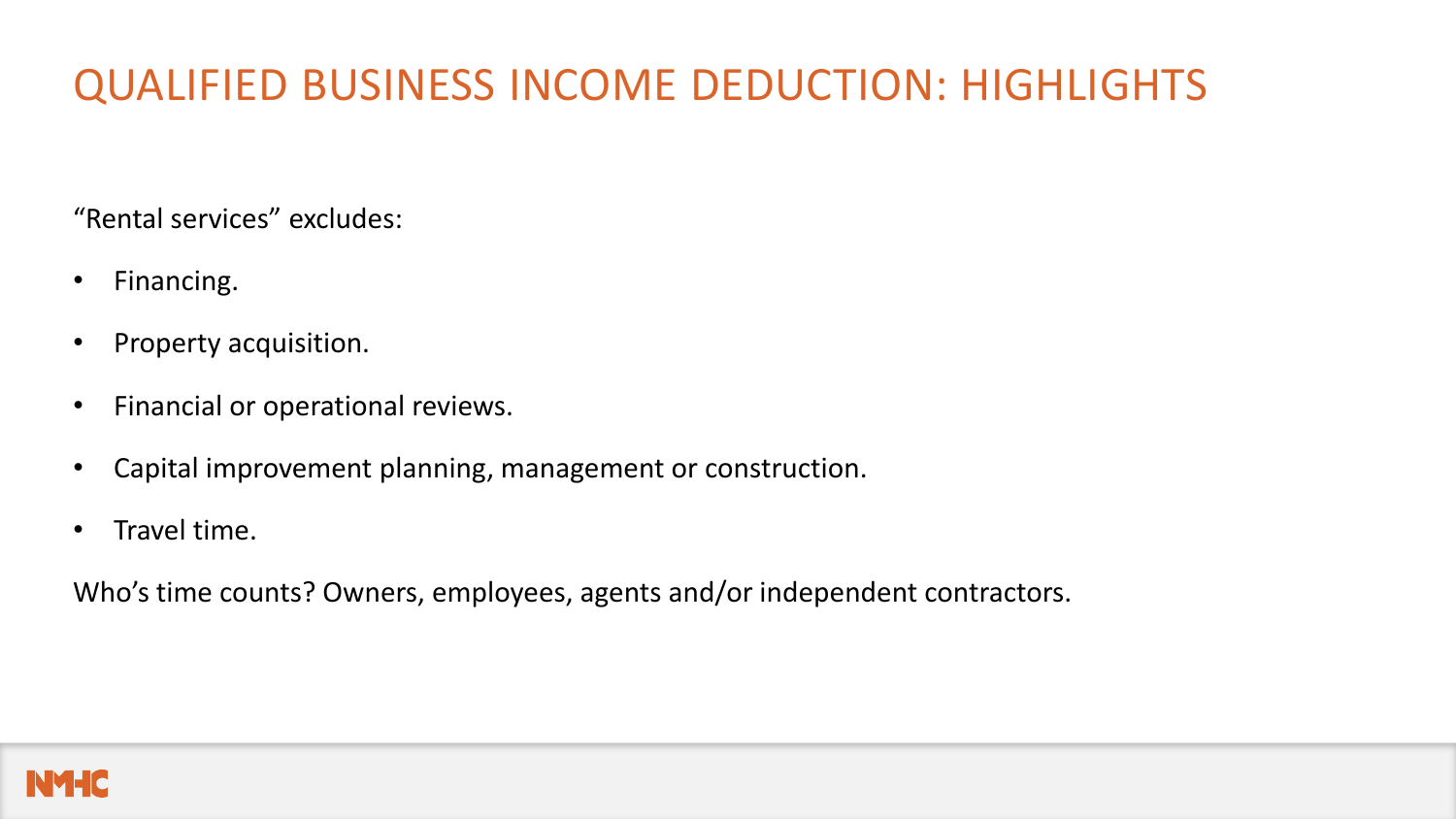Pass-thru entities can qualify for the safe harbor.

Some real estate simply excluded from the proposed revenue procedure safe harbor:

- Property used by the taxpayer as a residence for any part of the year under IRC §280A.
- Triple net-leased property.

Something new: §199A attestation statement included with the annual tax return.

- Signed by the taxpayer, under penalties of perjury.
- Signer "must have personal knowledge of the facts and circumstances related to the statement."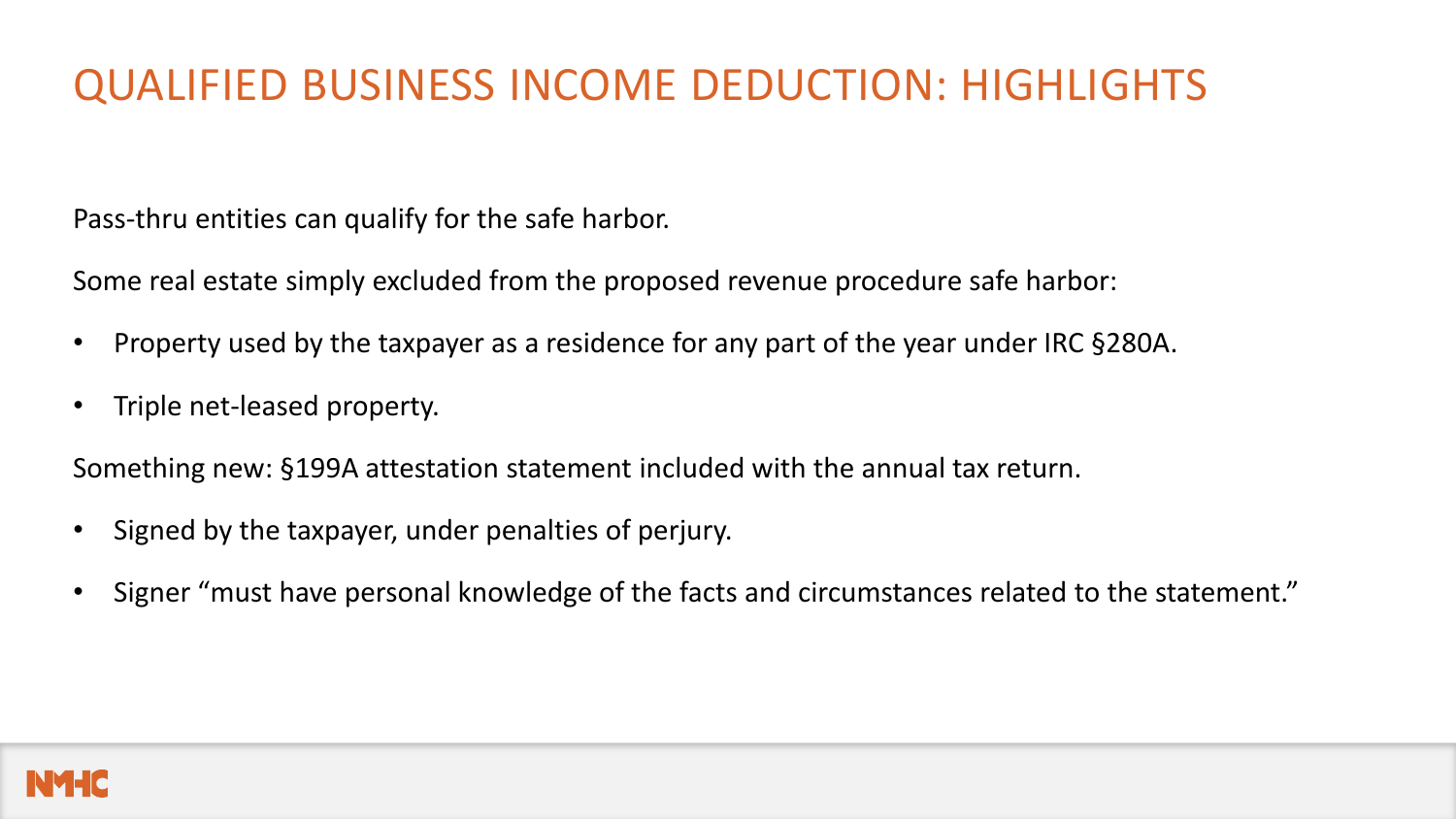Fall outside the proposed safe harbor?

- Rental real estate can still qualify for QBI deduction.
- Meet the definition of a "trade or business" in the regulations (Reg. §1.199A-1(b)(14)).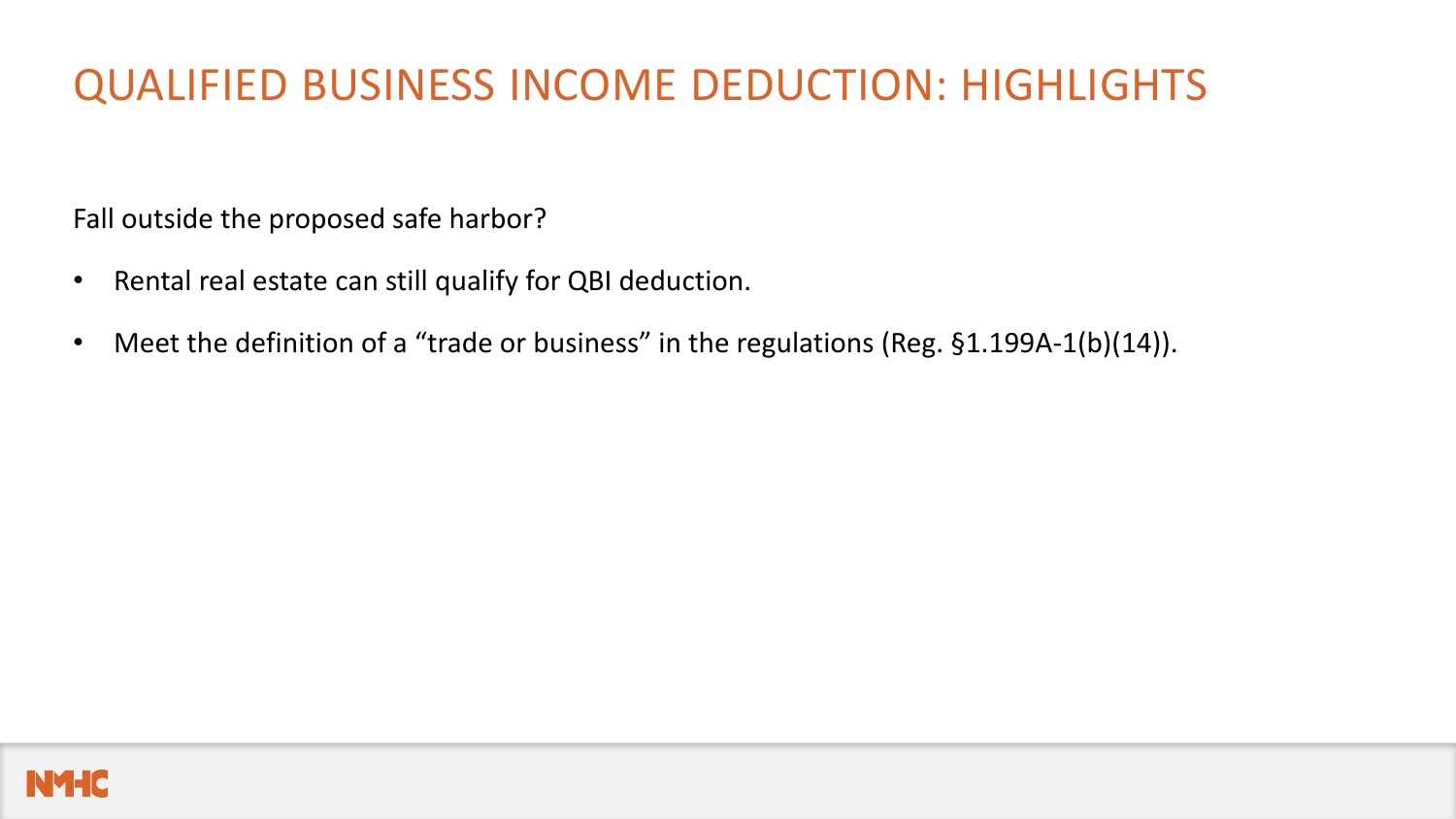W-2 wages:

*Rev. Proc. 2019-11* guidance.

Three alternative methods, including a simplified method.

Guaranteed payments still don't count.